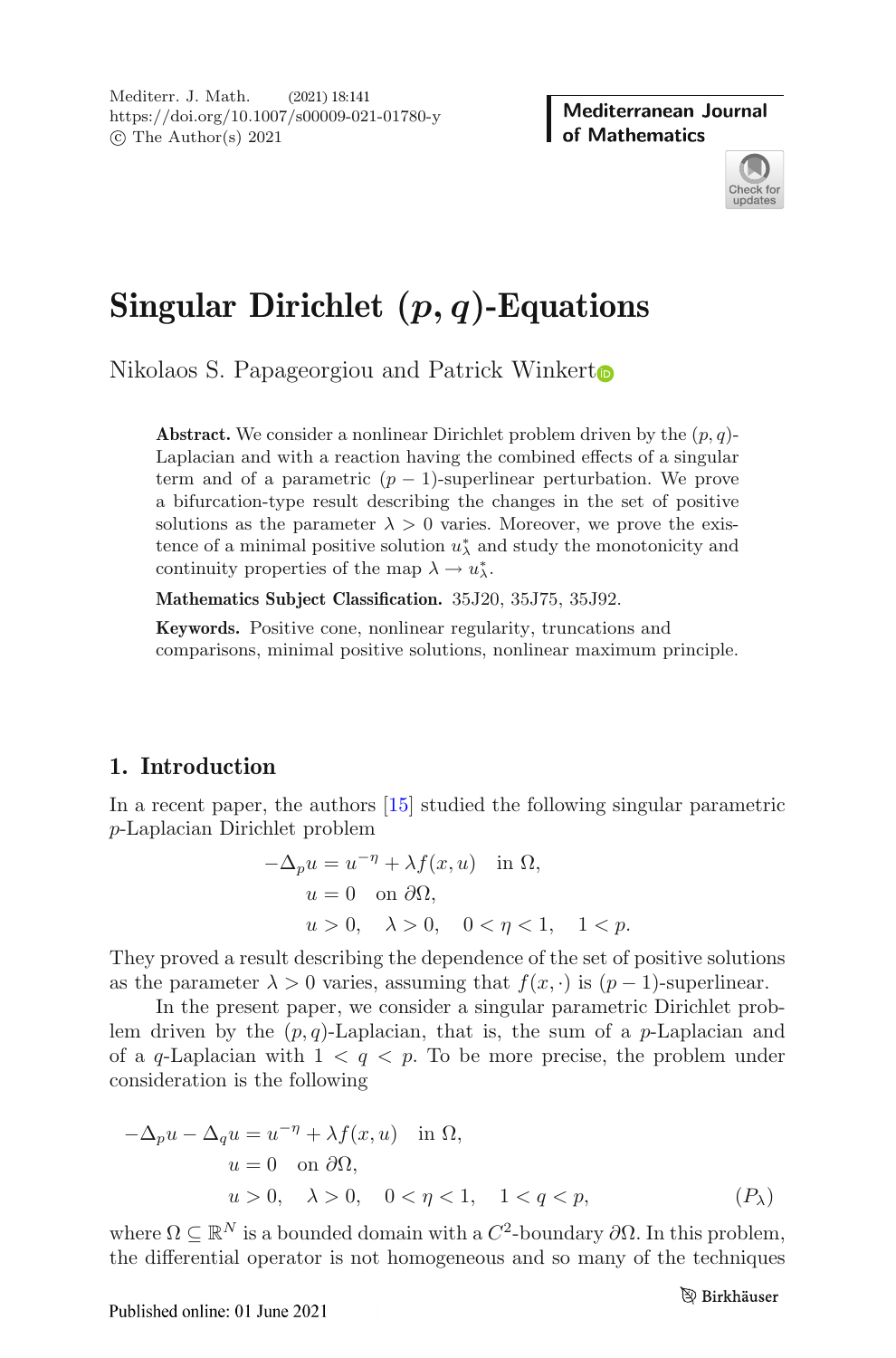used in Papageorgiou–Winkert [\[15](#page-18-0)] are not applicable here. More precisely, in the proof of Proposition 3.1 in [\[15\]](#page-18-0), the homogeneity of the *p*-Laplacian is crucial in the argument. It provides naturally an upper solution  $\bar{u}$  which is an crucial in the argument. It provides naturally an upper solution  $\overline{u}$  which is an appropriate multiple of the unique solution  $e \in \text{int}\left(\overline{C_2^1}(\overline{\Omega})\right)$  of problem (3.2) appropriate multiple of the unique solution  $e \in \text{int}\left(C_0^1(\overline{\Omega})_+\right)$  of problem (3.2)<br>in [15] (see also the argument in (3.7)). In our setting this is no longer possiin  $[15]$  (see also the argument in  $(3.7)$ ). In our setting, this is no longer possible since the differential operator, the  $(p, q)$ -Laplacian, is not homogeneous. This makes our proof here of the fact that  $\mathcal{L} \neq \emptyset$  (existence of admissible parameters, see Proposition 3.1) more involved and requires some preparation which involves Propositions [2.3](#page-5-0) and [2.4.](#page-5-1) Moreover, the proof that the critical parameter  $\lambda^* > 0$  is finite differs for the same reason and here is more involved and requires the use of a different strong comparison principle. In [\[15](#page-18-0)] (see Proposition 3.6) this is done easily since we can use the spectrum of  $(-\Delta_p, W_0^{1,p}(\Omega))$  and in particular the principal eigenvalue  $\hat{\lambda}_1 > 0$  thanks to the homogeneity of the differential operator (see (3.25) in [15]). This reasonthe homogeneity of the differential operator (see (3.25) in [\[15](#page-18-0)]). This reasoning fails in our setting and leads to a different geometry near zero (compare hypothesis  $H(iv)$  in [\[15](#page-18-0)] with hypothesis  $H(iv)$  in this paper). Furthermore, we now need to employ a different comparison argument based on a recent strong comparison principle due to Papageorgiou–Rădulescu–Repovš [\[12\]](#page-18-2). In addition, the proof of Proposition 3.7 in [\[15\]](#page-18-0) cannot be extended to our problem (see the part from  $(3.42)$  and below). The presence of the *q*-Laplacian leads to difficulties. For this reason, our superlinearity condition (see hypothesis  $H(iii)$  differs from the one used in [\[15](#page-18-0)]. However, we stress that both go beyond the classical Ambrosetti–Rabinowitz condition.

For the parametric perturbation of the singular term,  $\lambda f(\cdot, \cdot)$  with  $f: \Omega \times$  $\mathbb{R} \to \mathbb{R}$ , we assume that f is a Caratheodory function, that is,  $x \mapsto f(x, s)$  is measurable for all  $s \in \mathbb{R}$  and  $s \mapsto f(x, s)$  is continuous for almost all  $(a, a)$  $x \in \Omega$ . Moreover we assume that  $f(x, \cdot)$  exhibits  $(p-1)$ -superlinear growth as  $s \to +\infty$  but it need not satisfy the usual Ambrosetti–Rabinowitz condition (the AR-condition for short) in such cases. Applying variational tools from critical point theory along with suitable truncation and comparison techniques, we prove a bifurcation-type result as in [\[15](#page-18-0)], which describes in a precise way the dependence of the set of positive solutions as the parameter  $\lambda > 0$  changes.

In this direction we mention the recent works of Papageorgiou– Rădulescu–Repovš  $[12]$  $[12]$  and Papageorgiou–Vetro–Vetro  $[14]$  $[14]$  which also deal with nonlinear singular parametric Dirichlet problems. In theses works the parameter multiplies the singular term. Indeed, in Papageorgiou–Rădulescu– Repovš  $[12]$  the equation is driven by a nonhomogeneous differential operator and in the reaction we have the competing effects of a parametric singular term and of a (p−1)-superlinear perturbation. In Papageorgiou–Vetro–Vetro [\[14](#page-18-3)] the equation is driven by the  $(p, 2)$ -Laplacian and in the reaction we have the competing effects of a parametric singular term and of a  $(p-1)$ -linear, resonant perturbation. The work of Papageorgiou–Vetro–Vetro [\[14](#page-18-3)] was continued by Bai–Motreanu–Zeng [\[2](#page-18-4)] where the authors examine the continuity properties with respect to the parameter of the solution multifunction.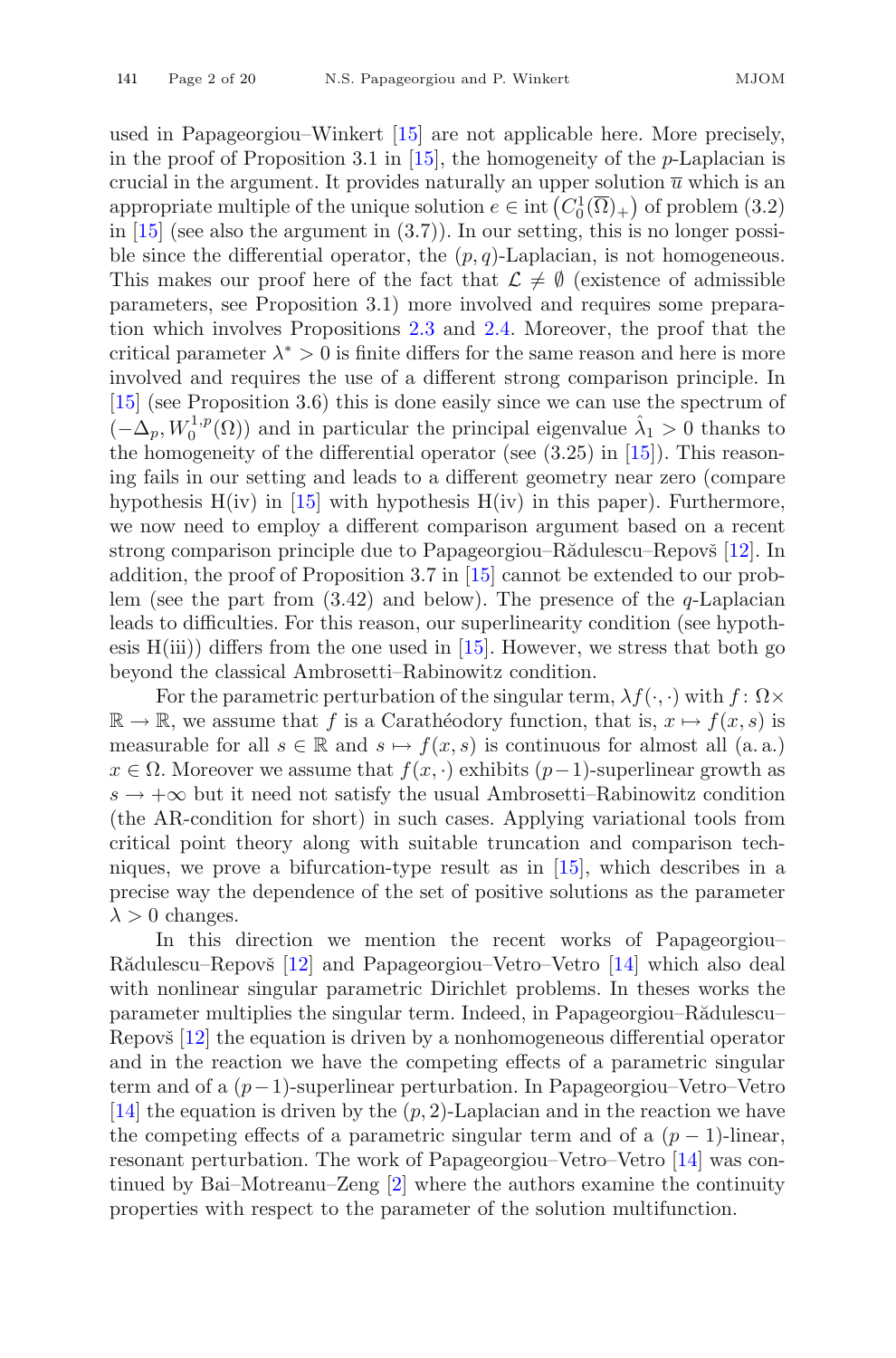Boundary value problems monitored by a combination of differential operators of different nature (such as  $(p, q)$ -equations), arise in many mathematical processes. We refer, for example, to the works of Bahrouni–Rădulescu– Repovš [\[1](#page-18-5)] (transonic flows), Benci–D'Avenia–Fortunato–Pisani [\[3](#page-18-6)] (quantum physics), Cherfils–Il yasov [\[4](#page-18-7)] (reaction diffusion systems) and Zhikov [\[19\]](#page-19-0) (elasticity theory). We also mention the survey paper of R $\tilde{a}$ dulescu [\[18](#page-19-1)] on anisotropic  $(p, q)$ -equations.

### **2. Preliminaries and Hypotheses**

The main spaces which we will be using in the study of problem  $(P_\lambda)$  are the Sobolev space  $W_0^{1,p}(\Omega)$  and the Banach space  $C_0^1(\overline{\Omega})$ . By  $\|\cdot\|$  we denote the point of the Sobolev space  $W_0^{1,p}(\Omega)$  and because of the Poincaré inequality norm of the Sobolev space  $W_0^{1,p}(\Omega)$  and because of the Poincaré inequality, we have

$$
||u|| = ||\nabla u||_p \quad \text{for all } u \in W_0^{1,p}(\Omega),
$$

where  $\|\cdot\|_p$  denotes norm in  $L^p(\Omega)$  and also in  $L^p(\Omega;\mathbb{R}^N)$ . From the context it will be clear which one is used.

The Banach space

$$
C_0^1(\overline{\Omega}) = \left\{ u \in C^1(\overline{\Omega}) \, : \, u\big|_{\partial \Omega} = 0 \right\}
$$

is an ordered Banach space with positive cone

 $C_0^1(\overline{\Omega})_+ = \left\{ u \in C_0^1(\overline{\Omega}) : u(x) \ge 0 \text{ for all } x \in \overline{\Omega} \right\}$ 

This cone has a nonempty interior given by

$$
\operatorname{int}\left(C_0^1(\overline{\Omega})_+\right) = \left\{ u \in C_0^1(\overline{\Omega})_+ : u(x) > 0 \text{ for all } x \in \Omega, \frac{\partial u}{\partial n}(x) < 0 \text{ for all } x \in \partial\Omega \right\},\
$$

where  $n(\cdot)$  stands for the outward unit normal on  $\partial\Omega$ .<br>For every  $r \in (1, \infty)$  let  $A : W^{1,r}(\Omega) \to W^{-1,r}$ 

For every  $r \in (1,\infty)$ , let  $A_r: W_0^{1,r}(\Omega) \to W^{-1,r'}(\Omega) = W_0^{1,r}(\Omega)^*$  with  $\frac{1}{r} - 1$  be the nonlinear man defined by  $\frac{1}{r} + \frac{1}{r'} = 1$  be the nonlinear map defined by

<span id="page-2-0"></span>
$$
\langle A_r(u), h \rangle = \int_{\Omega} |\nabla u|^{r-2} \nabla u \cdot \nabla h \, dx \quad \text{for all } u, h \in W_0^{1,r}(\Omega). \tag{2.1}
$$

<span id="page-2-1"></span>From Gasiński-Papageorgiou  $[5,$  $[5,$  Problem 2.192, p. 279] we have the following properties of  $A_r$ .

**Proposition 2.1.** *The map*  $A_r: W_0^{1,r}(\Omega) \to W^{-1,r'}(\Omega)$  *defined in* [\(2.1\)](#page-2-0) *is bounded that is it mans bounded sets to bounded sets continuous strictly bounded, that is, it maps bounded sets to bounded sets, continuous, strictly monotone, hence maximal monotone and it is of type*  $(S)_+$ *, that is,* 

$$
u_n \rightharpoonup u
$$
 in  $W_0^{1,r}(\Omega)$  and  $\lim_{n \to \infty} \sup \langle A_r(u_n), u_n - u \rangle \leq 0$ ,

 $imply u_n \to u \text{ in } W_0^{1,r}(\Omega).$ 

For  $s \in \mathbb{R}$ , we set  $s^{\pm} = \max\{\pm s, 0\}$  and for  $u \in W_0^{1,p}(\Omega)$  we define  $-u(\cdot)^{\pm}$ . It is well known that  $u^{\pm}(\cdot) = u(\cdot)^{\pm}$ . It is well known that

$$
u^{\pm} \in W_0^{1,p}(\Omega), \quad |u| = u^+ + u^-, \quad u = u^+ - u^-.
$$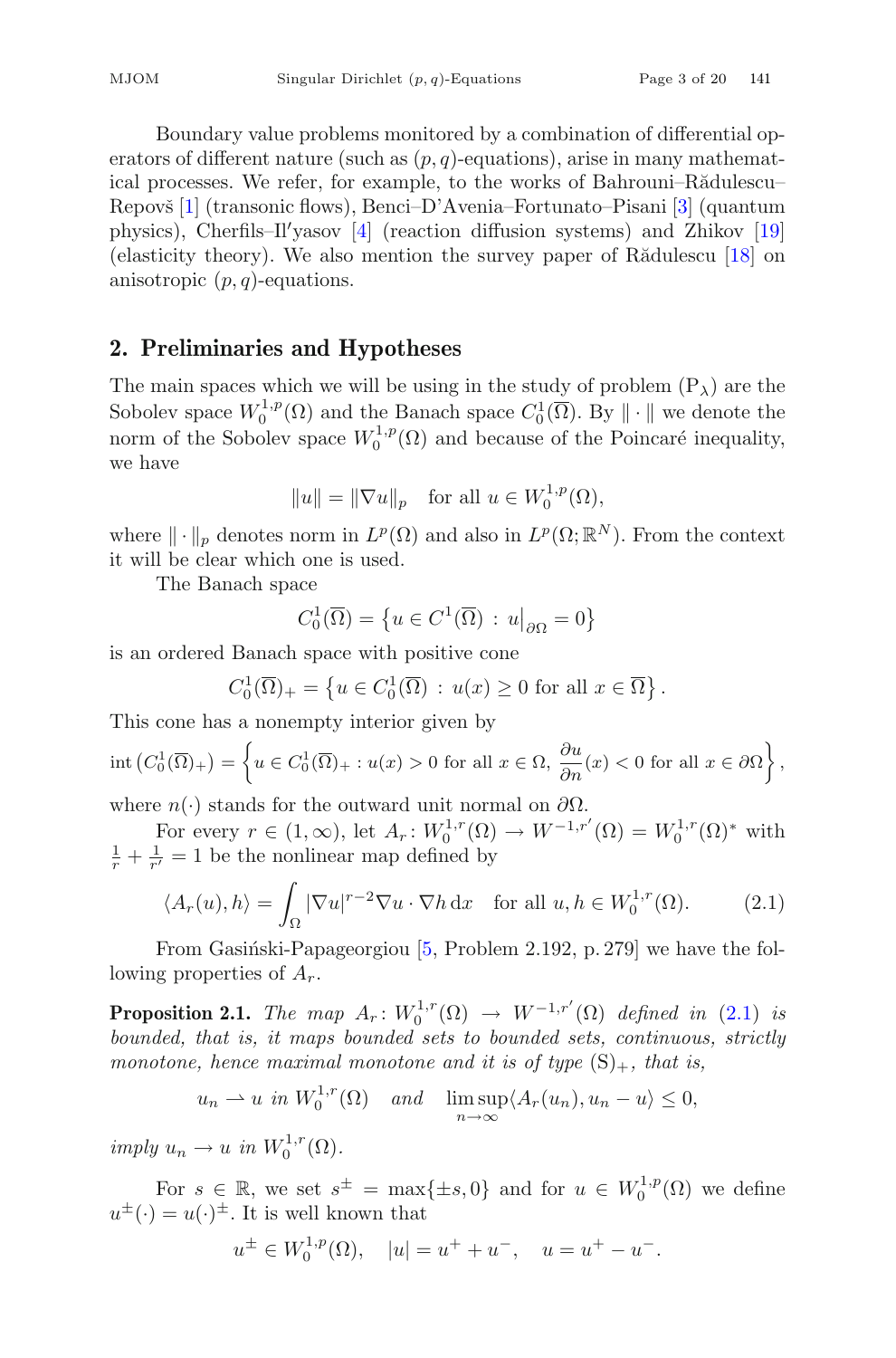For  $u, v \in W_0^{1,p}(\Omega)$  with  $u(x) \le v(x)$  for a. a.  $x \in \Omega$  we define  $[u, v] = \{h \in W_0^{1, p}(\Omega) : u(x) \le h(x) \le v(x) \text{ for a. a. } x \in \Omega\}$ ,  $[u] = \left\{ h \in W_0^{1,p}(\Omega) : u(x) \le h(x) \text{ for a. a. } x \in \Omega \right\}$ 

Given a set  $S \subseteq W^{1,p}(\Omega)$  we say that it is "downward directed", if for any given  $u_1, u_2 \in S$  we can find  $u \in S$  such that  $u \leq u_1$  and  $u \leq u_2$ .

If  $h_1, h_2 : \Omega \to \mathbb{R}$  are two measurable functions, then we write  $h_1 \prec h_2$ if and only if for every compact  $K \subseteq \Omega$  we have  $0 < c_K \leq h_2(x) - h_1(x)$  for a.  $x \in K$ .

If X is a Banach space and  $\varphi \in C^1(X, \mathbb{R})$ , then we define

$$
K_{\varphi} = \{ u \in X \, : \, \varphi'(u) = 0 \}
$$

being the critical set of  $\varphi$ . Furthermore, we say that  $\varphi$  satisfies the Cerami condition (C-condition for short), if every sequence  ${u_n}_{n\geq 1} \subseteq X$  such that  $\{\varphi(u_n)\}_{n\geq 1} \subseteq \mathbb{R}$  is bounded and such that  $(1 + ||u_n||_X) \varphi'(u_n) \to 0$  in  $X^*$  as  $n \to \infty$  admits a strongly convergent subsequence  $n \to \infty$ , admits a strongly convergent subsequence.

Our Hypotheses on the perturbation  $f: \Omega \times \mathbb{R} \to \mathbb{R}$  are the following:

H:  $f: \Omega \times \mathbb{R} \to \mathbb{R}$  is a Carathéodory function such that  $f(x, 0) = 0$  for a. a.  $x \in \Omega$  and

(i)

$$
f(x,s) \le a(x) \left(1 + s^{r-1}\right)
$$

for a.a.  $x \in \Omega$ , for all  $s \geq 0$ , with  $a \in L^{\infty}(\Omega)$  and  $p < r < p^*$ , where  $p^*$  denotes the critical Sobolev exponent with respect to p given by

$$
p^* = \begin{cases} \frac{Np}{N-p} & \text{if } p < N, \\ +\infty & \text{if } N \le p; \end{cases}
$$

(ii) if  $F(x, s) = \int_0^s f(x, t) dt$ , then

$$
\lim_{s \to +\infty} \frac{F(x, s)}{s^p} = +\infty \quad \text{uniformly for a. a. } x \in \Omega;
$$

(iii) there exists  $\tau \in \left( (r-p) \max \left\{ \frac{N}{p}, 1 \right\}, p^* \right)$  with  $\tau > q$  such that

$$
0 < c_0 \le \liminf_{s \to +\infty} \frac{f(x, s)s - pF(x, s)}{s^{\tau}} \quad \text{uniformly for a. a. } x \in \Omega;
$$

 $(iv)$ 

$$
\lim_{s \to 0^+} \frac{f(x, s)}{s^{q-1}} = 0 \quad \text{uniformly for a. a. } x \in \Omega
$$

and there exists  $\tau \in (q, p)$  such that

$$
\liminf_{s \to 0^+} \frac{f(x,s)}{s^{\tau - 1}} \ge \hat{\eta} > 0 \quad \text{uniformly for a. a. } x \in \Omega;
$$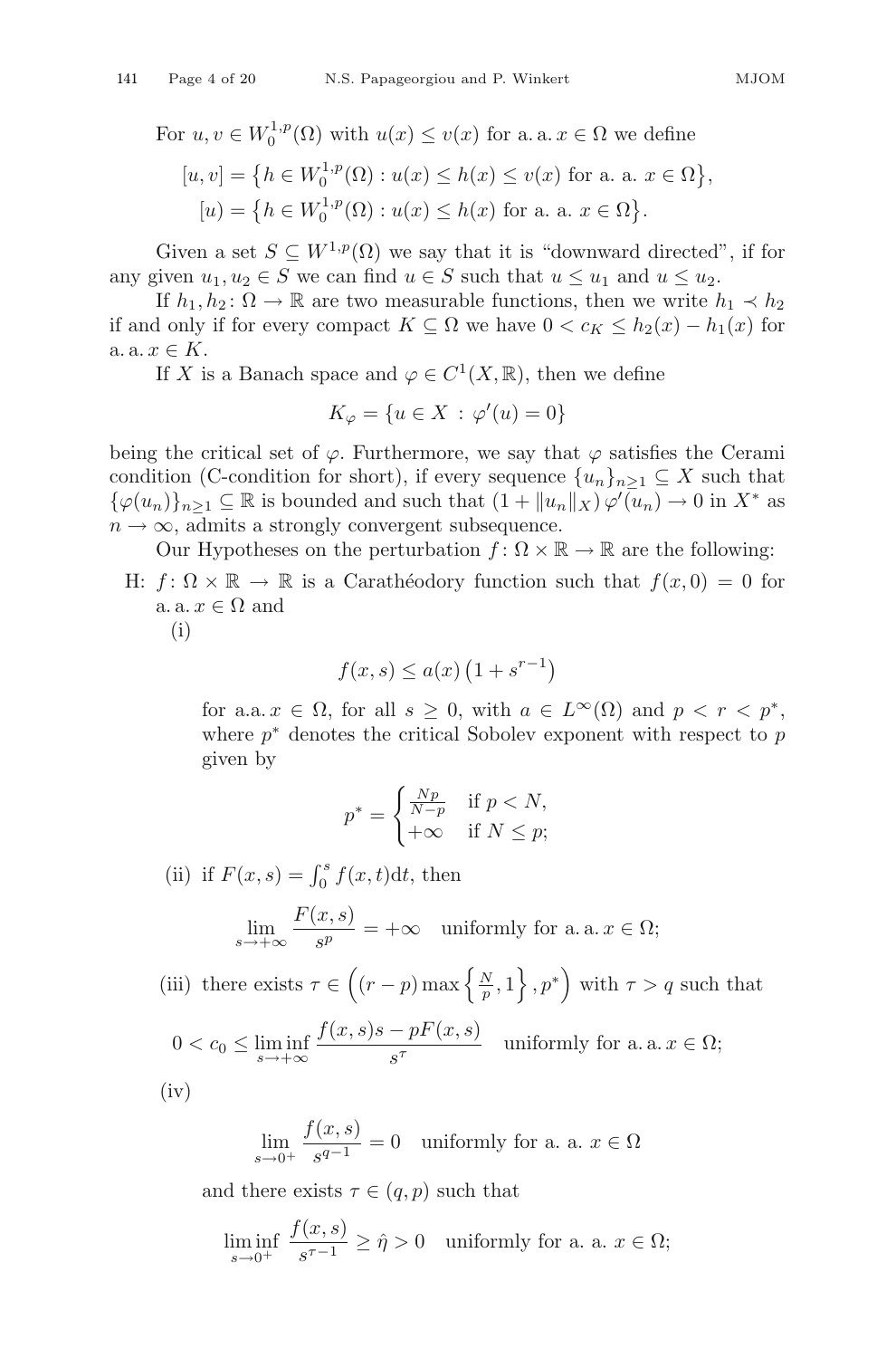(v) for every  $\hat{s} > 0$  we have

$$
f(x,s) \ge m_{\hat{s}} > 0
$$

for a.a.  $x \in \Omega$  and for all  $s \geq \hat{s}$  and for every  $\rho > 0$  there exists  $\hat{\xi}_o > 0$  such that the function

$$
s \to f(x, s) + \hat{\xi}_{\rho} s^{p-1}
$$

is nondecreasing on [0,  $\rho$ ] for a.a.  $x \in \Omega$ .

*Remark 2.2.* Since we are looking for positive solutions and the hypotheses above concern the positive semiaxis  $\mathbb{R}_+ = [0, +\infty)$ , without any loss generality, we may assume that

<span id="page-4-0"></span>
$$
f(x,s) = 0 \quad \text{for a.a. } x \in \Omega \text{ and for all } s \le 0. \tag{2.2}
$$

Hypotheses  $H(ii)$ ,  $H(iii)$  imply that

$$
\lim_{s \to +\infty} \frac{f(x, s)}{s^{p-1}} = +\infty \quad \text{uniformly for a.a. } x \in \Omega.
$$

Hence, the perturbation  $f(x, \cdot)$  is  $(p-1)$ -superlinear. In the literature, superlinear equations are usually treated using the AR-condition. In our case perlinear equations are usually treated using the AR-condition. In our case, taking [\(2.2\)](#page-4-0) into account, we refer to a unilateral version of this condition which says that there exist  $M > 0$  and  $\mu > p$  such that

<span id="page-4-1"></span>
$$
0 < \mu F(x, s) \le f(x, s)s \quad \text{for a. a. } x \in \Omega \text{ and for all } s \ge M,\tag{2.3}
$$
\n
$$
0 < \text{ess inf}_{\Omega} F(\cdot, M). \tag{2.4}
$$

If we integrate  $(2.3)$  and use  $(2.4)$ , we obtain the weaker condition

$$
c_1 s^{\mu} \le F(x, s)
$$
 for a. a.  $x \in \Omega$ , for all  $s \ge M$  and for some  $c_1 > 0$ .

This implies, due to [\(2.3\)](#page-4-1), that

$$
c_1 s^{\mu-1} \le f(x, s)
$$
 for a. a.  $x \in \Omega$  and for all  $s \ge M$ .

We see that the AR-condition is dictating that  $f(x, \cdot)$  eventually has  $(\mu-1)$ -polynomial growth. Here, instead of the AR-condition, see [\(2.3\)](#page-4-1), [\(2.4\)](#page-4-1), we employ a less restrictive behavior near  $+\infty$ , see hypothesis H(iii). This way we are able to incorporate in our framework superlinear nonlinearities with "slower" growth near  $+\infty$ . For example, consider the function  $f : \mathbb{R} \to \mathbb{R}$ (for the sake of simplicity we drop the x-dependence) defined by

$$
f(x) = \begin{cases} s^{\mu - 1} & \text{if } 0 \le s \le 1, \\ s^{p - 1} \ln(x) + s^{\tilde{s} - 1} & \text{if } 1 < s \end{cases}
$$

with  $q \leq \mu \leq p$  and  $\tilde{s} \leq p$ , see [\(2.2\)](#page-4-0). This function satisfies hypotheses H, but fails to satisfy the AR-condition.

By a solution of  $(P_\lambda)$  we mean a function  $u \in W_0^{1,p}(\Omega)$ ,  $u \geq 0$ ,  $u \neq 0$ ,<br>that  $u h \in L^{1}(\Omega)$  for all  $h \in W_0^{1,p}(\Omega)$  and such that  $uh \in L^1(\Omega)$  for all  $h \in W_0^{1,p}(\Omega)$  and

$$
\langle A_p(u), h \rangle + \langle A_q(u), h \rangle = \int_{\Omega} u^{-\eta} h \, dx + \lambda \int_{\Omega} f(x, u) h \, dx \quad \text{for all } h \in W_0^{1, p}(\Omega).
$$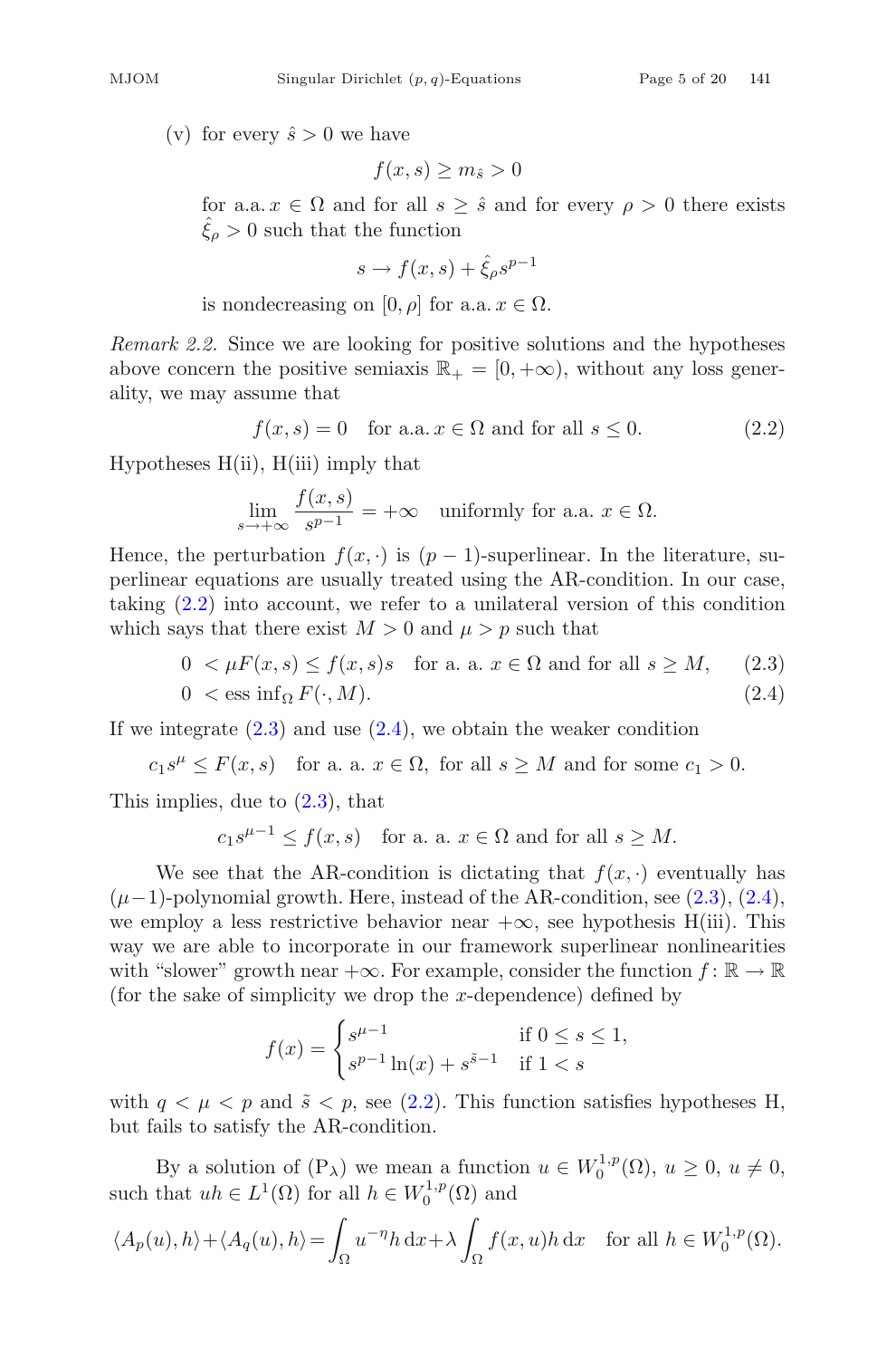The energy functional  $\varphi_{\lambda} : W_0^{1,p}(\Omega) \to \mathbb{R}$  of the problem  $(P_{\lambda})$  is given by

$$
\varphi_{\lambda}(u) = \frac{1}{p} \|\nabla u\|_{p}^{p} + \frac{1}{q} \|\nabla u\|_{q}^{q} - \frac{1}{1-\eta} \int_{\Omega} \left(u^{+}\right)^{1-\eta} dx - \lambda \int_{\Omega} F\left(x, u^{+}\right) dx
$$
  
r all  $b \in W^{1,p}(\Omega)$ 

for all  $h \in W_0^{1,p}(\Omega)$ .<br>We can find s

We can find solutions of  $(P_\lambda)$  among the critical points of  $\varphi_\lambda$ . The problem that we face is that because of the third term, so the singular one, the energy functional  $\varphi_{\lambda}$  is not  $C^1$ . So, we cannot apply directly the minimax theorems of the critical point theory on  $\varphi_{\lambda}$ . Solving related auxiliary Dirichlet problems and then using suitable truncation and comparison techniques, we are able to overcome this difficulty, isolate the singularity and deal with  $C<sup>1</sup>$ functionals on which the classical critical point theory can be used.

To this end, first we consider the following purely singular Dirichlet problem

<span id="page-5-2"></span>
$$
-\Delta_p u - \Delta_q u = u^{-\eta} \quad \text{in } \Omega,
$$
  
\n
$$
u = 0 \quad \text{on } \partial\Omega,
$$
  
\n
$$
u > 0, \quad 0 < \eta < 1, 1 < q < p.
$$
  
\n(2.5)

<span id="page-5-0"></span>From Proposition 10 of Papageorgiou–Rădulescu–Repovš [\[12](#page-18-2)] we have the following result concerning problem [\(2.5\)](#page-5-2).

**Proposition 2.3.** *Problem* [\(2.5\)](#page-5-2) *admits a unique solution*  $\underline{u} \in \text{int}(C_0^1(\overline{\Omega})_+)$ .

From the Lemma in Lazer-McKenna [\[9](#page-18-9)] we know that

$$
\underline{u}^{-\eta} \in L^1(\Omega).
$$

Moreover, from Hardy's inequality we have

$$
\underline{u}^{-\eta}h \in L^{1}(\Omega) \quad \text{and} \quad \int_{\Omega} \left| \underline{u}^{-\eta}h \right| \, \mathrm{d}x \leq \hat{c} \|h\|
$$

for all  $h \in W_0^{1,p}(\Omega)$ . It follows that  $\underline{u}^{-\eta} + 1 \in W^{-1,p'}(\Omega) = W_0^{1,p}(\Omega)^*$ .<br>So we can consider a second auxiliary Dirichlet problem

So, we can consider a second auxiliary Dirichlet problem

<span id="page-5-3"></span>
$$
-\Delta_p u - \Delta_q u = \underline{u}^{-\eta} + 1 \qquad \text{in } \Omega,
$$
  
\n
$$
u = 0 \qquad \text{on } \partial\Omega,
$$
  
\n
$$
0 < \eta < 1, \quad 1 < q < p. \tag{2.6}
$$

We show that  $(2.6)$  has a unique solution.

<span id="page-5-1"></span>**Proposition 2.4.** *Problem* [\(2.6\)](#page-5-3) *admits a unique solution*  $\overline{u} \in \text{int}(C_0^1(\overline{\Omega})_+)$ .

*Proof.* Consider the operator  $L: W_0^{1,p}(\Omega) \to W^{-1,p'}(\Omega)$  with  $\frac{1}{p} + \frac{1}{p'} = 1$ defined by

$$
L(u) = A_p(u) + A_q(u)
$$
 for all  $u \in W_0^{1,p}(\Omega)$ .

This operator is continuous, strictly monotone, hence maximal monotone and coercive. Since  $\underline{u}^{-\eta} + 1 \in W^{-1,p'(\Omega)}$  (see the comments after Proposition [2.3\)](#page-5-0),<br>we see find  $\overline{u} \in W^{1,p}(\Omega)$ ,  $\overline{u} \neq 0$  such that we can find  $\overline{u} \in W_0^{1,p}(\Omega), \overline{u} \neq 0$  such that

$$
L\left(\overline{u}\right) = \underline{u}^{-\eta} + 1.
$$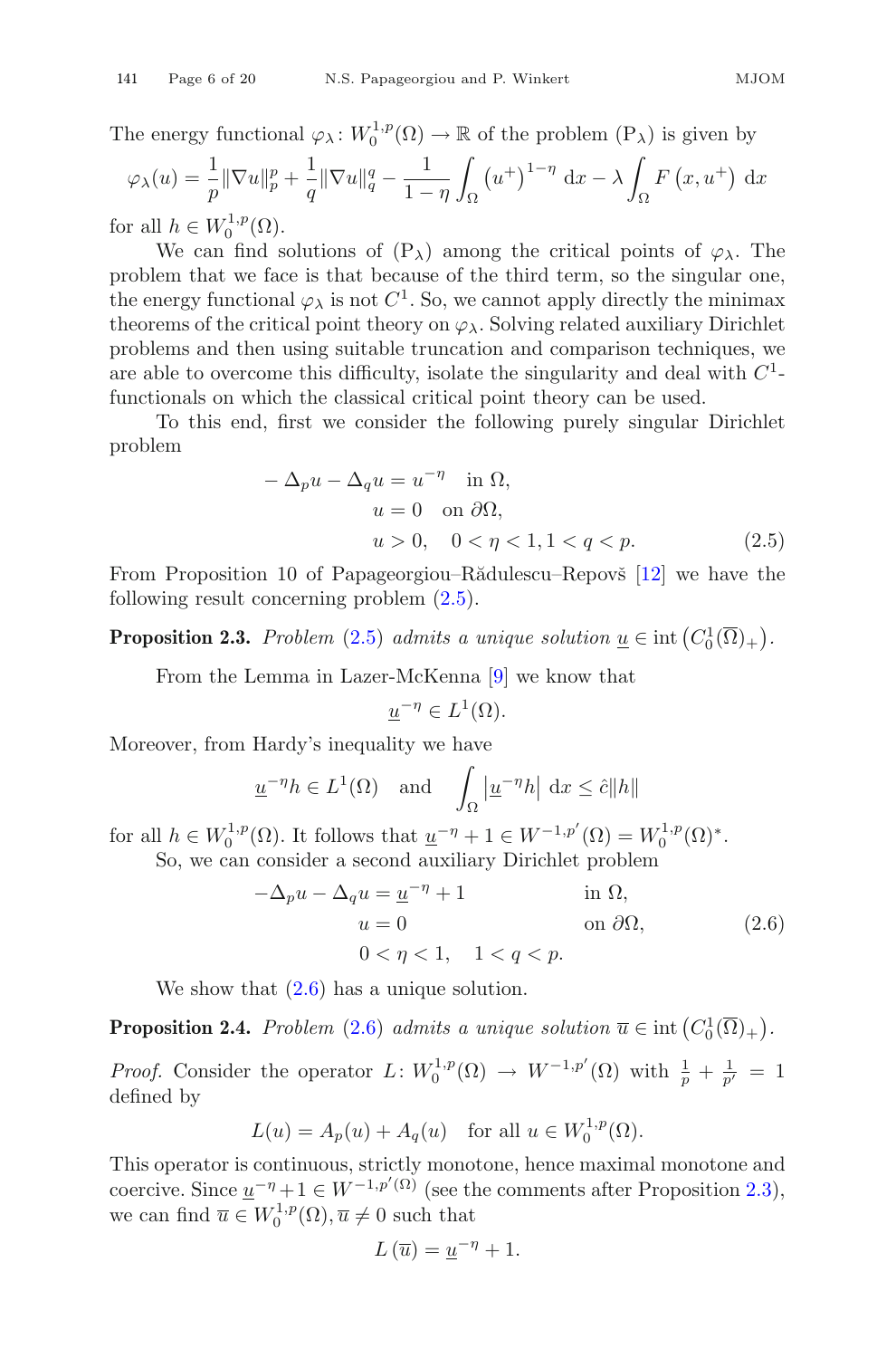The strict monotonicity of L implies the uniqueness of  $\overline{u}$  while Theorem B.1 of Giacomoni-Schindler-Takáč [\[7](#page-18-10)] implies that  $\overline{u} \in C_0^1(\overline{\Omega})_+ \setminus \{0\}$ . Furthermore, we have we have

$$
\Delta_p \overline{u}(x) + \Delta_q \overline{u}(x) \le 0 \quad \text{for a. a. } x \in \Omega.
$$

Hence, from the nonlinear maximum principle, see Pucci-Serrin [\[17,](#page-19-2) pp. 111 and 120], we conclude that  $\overline{u} \in \text{int} (C_0^1(\overline{\Omega})_+)$ .  $\Box$ 

#### **3. Positive Solutions**

We introduce the following two sets

 $\mathcal{L} = {\lambda > 0 : \text{problem}(P_{\lambda}) \text{ has a positive solution}}.$  $S_{\lambda} = \{u : u \text{ is a positive solution of problem } (P_{\lambda})\}.$ 

**Proposition 3.1.** *If hypotheses H hold, then*  $\mathcal{L} \neq \emptyset$ *.* 

*Proof.* Let  $\overline{u} \in \text{int}\left(C_0^1(\overline{\Omega})_+\right)$  be as in Proposition [2.4.](#page-5-1) Hypothesis H(i) implies<br>that  $f(x, \overline{u}(x)) \in L^\infty(\Omega)$ . So, we can find  $\lambda_0 > 0$  such that that  $f(\cdot, \overline{u}(\cdot)) \in L^{\infty}(\Omega)$ . So, we can find  $\lambda_0 > 0$  such that

<span id="page-6-2"></span>
$$
0 \le \lambda_0 f(x, \overline{u}(x)) \le 1 \quad \text{for a. a. } x \in \Omega. \tag{3.1}
$$

From the weak comparison principle (see Pucci-Serrin [\[17,](#page-19-2) Theorem 3.4.1, p. 61]), we have  $u \leq \overline{u}$ . So, for given  $\lambda \in (0, \lambda_0]$ , we can define the following truncation of the reaction of problem  $(P_{\lambda})$ 

<span id="page-6-0"></span>
$$
g_{\lambda}(x,s) = \begin{cases} \underline{u}(x)^{-\eta} + \lambda f(x, \underline{u}(x)) & \text{if } s < \underline{u}(x), \\ s^{-\eta} + \lambda f(x,s) & \text{if } \underline{u}(x) \le s \le \overline{u}(x), \\ \overline{u}(x)^{-\eta} + \lambda f(x, \overline{u}(x)) & \text{if } \overline{u}(x) < s. \end{cases}
$$
(3.2)

This is a Carathéodory function. We set  $G_{\lambda}(x, s) = \int_0^s g_{\lambda}(x, t) dt$  and consider the  $C^1$ -functional  $\psi_\lambda \colon W_0^{1,p}(\Omega) \to \mathbb{R}$  defined by

$$
\psi_{\lambda}(u) = \frac{1}{p} \|\nabla u\|_{p}^{p} + \frac{1}{q} \|\nabla u\|_{q}^{q} - \int_{\Omega} G_{\lambda}(x, u) dx \quad \text{for all } u \in W_{0}^{1, p}(\Omega),
$$

see also Papageorgiou-Smyrlis [\[13,](#page-18-11) Proposition 3]. From [\(3.2\)](#page-6-0) we see that  $\psi_{\lambda}$  is coercive. Also, using the Sobolev embedding theorem, we see that  $\psi_{\lambda}$ is sequentially weakly lower semicontinuous. So, by the Weierstraß-Tonelli theorem, we can find  $u_{\lambda} \in W_0^{1,p}(\Omega)$  such that

$$
\psi_{\lambda}(u_{\lambda}) = \min \left[ \psi_{\lambda}(u) : u \in W_0^{1,p}(\Omega) \right].
$$

This means, in particular, that  $\psi'_{\lambda}(u_{\lambda}) = 0$ , which gives

<span id="page-6-1"></span>
$$
\langle A_p(u_\lambda), h \rangle + \langle A_q(u_\lambda), h \rangle = \int_{\Omega} g_\lambda(x, u_\lambda) h \, dx \quad \text{for all } h \in W_0^{1, p}(\Omega). \tag{3.3}
$$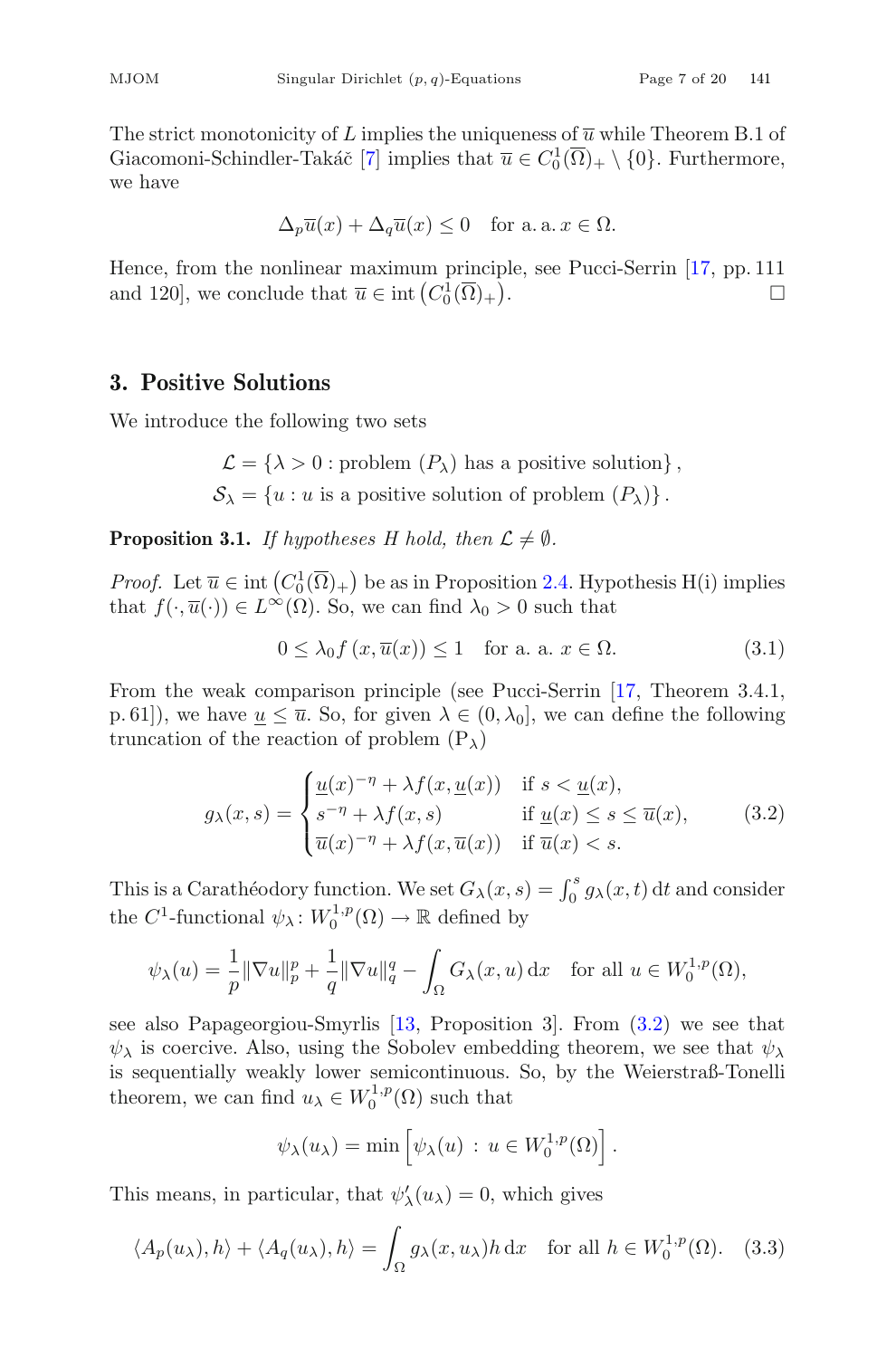First, we choose  $h = (\underline{u} - u_\lambda)^+ \in W_0^{1,p}(\Omega)$  in [\(3.3\)](#page-6-1). This yields, because of (3.2)  $f > 0$  and Proposition 2.3 that  $(3.2), f \geq 0$  $(3.2), f \geq 0$  and Proposition [2.3](#page-5-0) that

$$
\langle A_p(u_\lambda), (\underline{u} - u_\lambda)^+ \rangle + \langle A_q(u_\lambda), (\underline{u} - u_\lambda)^+ \rangle
$$
  
= 
$$
\int_{\Omega} \left[ \underline{u}^{-\eta} + \lambda f(x, \underline{u}) \right] (\underline{u} - u_\lambda)^+ dx
$$
  

$$
\geq \int_{\Omega} \underline{u}^{-\eta} (\underline{u} - u_\lambda)^+ dx
$$
  
= 
$$
\langle A_p(\underline{u}), (\underline{u} - u_\lambda)^+ \rangle + \langle A_q(\underline{u}), (\underline{u} - u_\lambda)^+ \rangle
$$

This implies

$$
\int_{\{\underline{u}>u_{\lambda}\}}\left(|\nabla \underline{u}|^{p-2}\nabla \underline{u}-|\nabla u_{\lambda}|^{p-2}\nabla u_{\lambda}\right)\cdot\left(\nabla \underline{u}-\nabla u_{\lambda}\right)dx
$$
\n
$$
+\int_{\{\underline{u}>u_{\lambda}\}}\left(|\nabla \underline{u}|^{q-2}\nabla \underline{u}-|\nabla u_{\lambda}|^{q-2}\nabla u_{\lambda}\right)\cdot\left(\nabla \underline{u}-\nabla u_{\lambda}\right)dx
$$
\n
$$
\leq 0,
$$

which means  $|\{\underline{u} > u_\lambda\}|_N = 0$  with  $|\cdot|_N$  being the Lebesgue measure of  $\mathbb{R}^N$ .<br>Hence Hence,

<span id="page-7-0"></span>
$$
\underline{u} \le u_{\lambda}.\tag{3.4}
$$

Next, we choose  $h = (u_{\lambda} - \overline{u})^+ \in W_0^{1,p}(\Omega)$  in [\(3.3\)](#page-6-1). Applying [\(3.2\)](#page-6-0), [\(3.4\)](#page-7-0), (3.1) and recall that  $0 < \lambda \leq \lambda_0$  we obtain [\(3.1\)](#page-6-2) and recall that  $0 < \lambda \leq \lambda_0$ , we obtain

$$
\left\langle A_p(u_\lambda), (u_\lambda - \overline{u})^+ \right\rangle + \left\langle A_q(u_\lambda), (u_\lambda - \overline{u})^+ \right\rangle
$$
  
= 
$$
\int_{\Omega} \left[ \overline{u}^{-\eta} + \lambda f(x, \overline{u}) \right] (u_\lambda - \overline{u})^+ dx
$$
  

$$
\leq \int_{\Omega} \left[ \underline{u}^{-\eta} + 1 \right] (u_\lambda - \overline{u})^+ dx
$$
  
= 
$$
\left\langle A_p(\overline{u}), (u_\lambda - \overline{u})^+ \right\rangle + \left\langle A_q(\overline{u}), (u_\lambda - \overline{u})^+ \right\rangle.
$$

From this we see that

$$
\int_{\{u_{\lambda}\geq \overline{u}\}} (|\nabla u_{\lambda}|^{p-2} \nabla u_{\lambda} - |\nabla \overline{u}|^{p-2} \nabla \overline{u}) \cdot (\nabla u_{\lambda} - \nabla \overline{u}) dx \n+ \int_{\{u_{\lambda}\geq \overline{u}\}} (|\nabla u_{\lambda}|^{q-2} \nabla u_{\lambda} - |\nabla \overline{u}|^{q-2} \nabla \overline{u}) \cdot (\nabla u_{\lambda} - \nabla \overline{u}) dx \n\leq 0
$$

and so  $|\{u_\lambda > \overline{u}\}|_N = 0$ . Thus,  $u_\lambda \leq \overline{u}$ . So, we have proved that

<span id="page-7-1"></span>
$$
u_{\lambda} \in [\underline{u}, \overline{u}]. \tag{3.5}
$$

Then, [\(3.5\)](#page-7-1), [\(3.2\)](#page-6-0) and [\(3.3\)](#page-6-1) imply that  $u_{\lambda} \in S_{\lambda}$  and so  $(0, \lambda_0] \subseteq \mathcal{L} \neq \emptyset$ .  $\Box$ 

<span id="page-7-2"></span>**Proposition 3.2.** *If hypotheses H hold and*  $\lambda \in \mathcal{L}$ *, then*  $\underline{u} \leq u$  *for all*  $u \in \mathcal{S}_{\lambda}$ *.*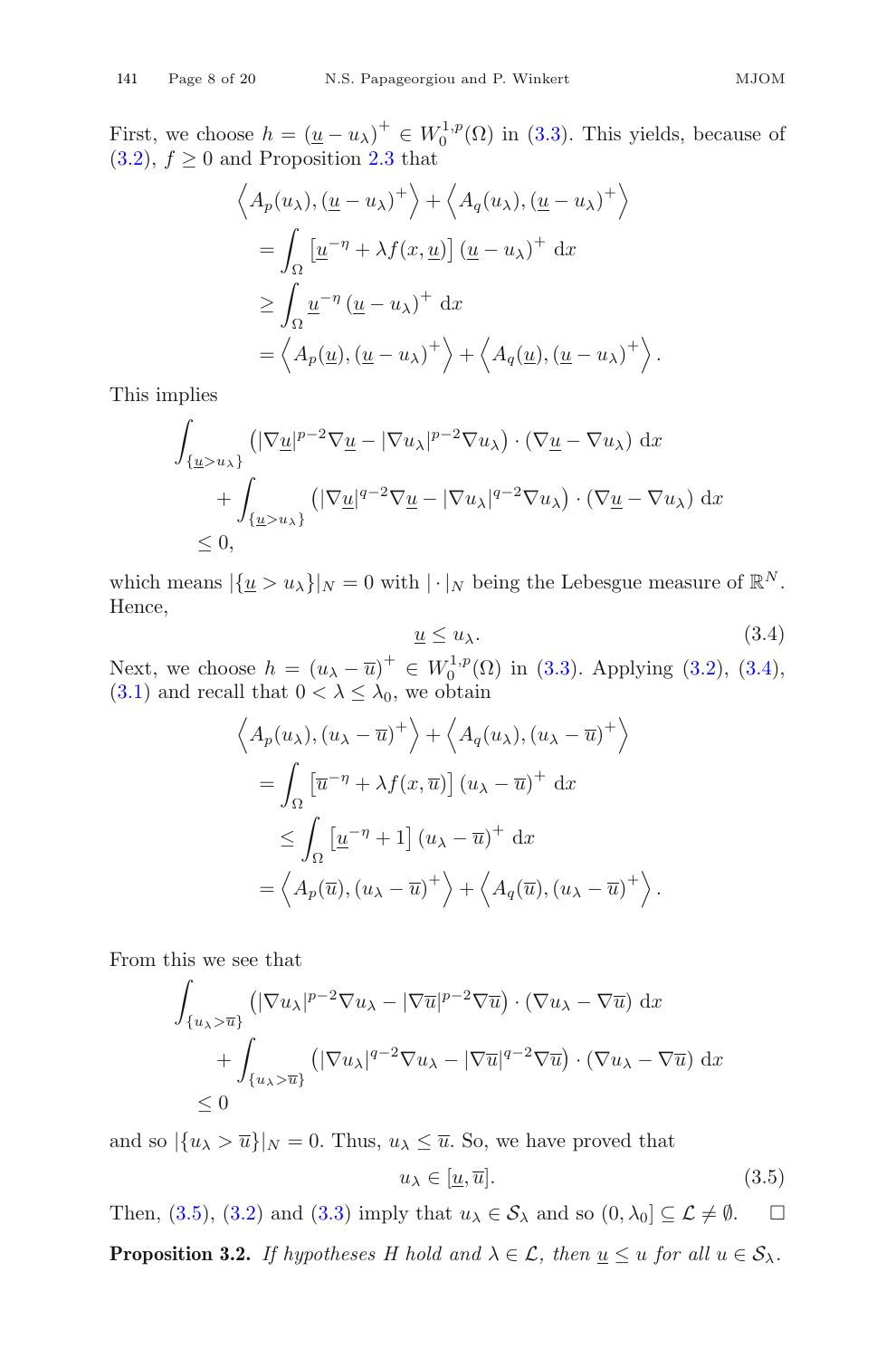*Proof.* Let  $u \in S_\lambda$ . On  $\Omega \times (0, +\infty)$  we introduce the Carathéodory function  $k(\cdot, \cdot)$  defined by

<span id="page-8-1"></span>
$$
k(x,s) = \begin{cases} s^{-\eta} & \text{if } 0 < s \le u(x), \\ u(x)^{-\eta} & \text{if } u(x) < s \end{cases}
$$
 (3.6)

for all  $(x, s) \in \Omega \times (0, +\infty)$ . Then we consider the following Dirichlet  $(p, q)$ problem

$$
-\Delta_p u - \Delta_q u = k(x, u)
$$
in  $\Omega$ ,  
\n $u = 0$  on  $\partial\Omega$ ,  
\n $u > 0$ ,  $1 < q < p$ .

 $u > 0, \quad 1 < q < p.$ <br>Proposition 10 of Papageorgiou–Rădulescu–Repovš [\[12](#page-18-2)] implies that this problem admits a solution

<span id="page-8-3"></span>
$$
\underline{\tilde{u}} \in \text{int}\left(C_0^1(\overline{\Omega})_+\right). \tag{3.7}
$$

This means

<span id="page-8-0"></span>
$$
\langle A_p(\underline{\tilde{u}}), h \rangle + \langle A_q(\underline{\tilde{u}}), h \rangle = \int_{\Omega} k(x, \underline{\tilde{u}}) h \, dx \quad \text{for all } h \in W_0^{1, p}(\Omega). \tag{3.8}
$$

Choosing  $h = (\underline{\tilde{u}} - u)^+ \in W_0^{1,p}(\Omega)$  in [\(3.8\)](#page-8-0) and applying [\(3.6\)](#page-8-1),  $f \ge 0$  and  $u \in S_2$  gives  $u \in \mathcal{S}_{\lambda}$  gives

$$
\left\langle A_p(\underline{\tilde{u}}), (\underline{\tilde{u}} - u)^+ \right\rangle + \left\langle A_q(\underline{\tilde{u}}), (\underline{\tilde{u}} - u)^+ \right\rangle
$$
  
=  $\int_{\Omega} u^{-\eta} (\underline{\tilde{u}} - u)^+ dx$   
 $\leq \int_{\Omega} [u^{-\eta} + \lambda f(x, u)] (\underline{\tilde{u}} - u)^+ dx$   
=  $\left\langle A_p(u), (\underline{\tilde{u}} - u)^+ \right\rangle + \left\langle A_q(u), (\underline{\tilde{u}} - u)^+ \right\rangle$ 

This implies

$$
\int_{\{\underline{\tilde{u}} > u\}} \left( |\nabla \underline{\tilde{u}}|^{p-2} \nabla \underline{\tilde{u}} - |\nabla u|^{p-2} \nabla u \right) \cdot \left( \nabla \underline{\tilde{u}} - \nabla u \right) dx \n+ \int_{\{\underline{\tilde{u}} > u\}} \left( |\nabla \underline{\tilde{u}}|^{q-2} \nabla \underline{\tilde{u}} - |\nabla u|^{q-2} \nabla u \right) \cdot \left( \nabla \underline{\tilde{u}} - \nabla u \right) dx \n\leq 0,
$$

which means  $|\{\underline{\tilde{u}} > u\}|_N = 0$ . Thus,

<span id="page-8-4"></span><span id="page-8-2"></span>
$$
\underline{\tilde{u}} \le u. \tag{3.9}
$$

From [\(3.9\)](#page-8-2), [\(3.7\)](#page-8-3), [\(3.6\)](#page-8-1), [\(3.8\)](#page-8-0) and Proposition [2.3](#page-5-0) it follows that  $\tilde{u} = u$ .<br>Therefore,  $u \le u$  for all  $u \in S_1$ . Therefore,  $\underline{u} \leq u$  for all  $u \in \mathcal{S}_{\lambda}$ .

As before, using Theorem B.1 of Giacomoni-Schindler-Takáč [\[7](#page-18-10)], we have the following result about the solution set  $S_{\lambda}$ .

**Proposition 3.3.** *If hypotheses H hold and*  $\lambda \in \mathcal{L}$ *, then*  $S_{\lambda} \subseteq \text{int}(C_0^1(\overline{\Omega})_+)$ *.* 

Let  $\lambda^* = \sup \mathcal{L}$ .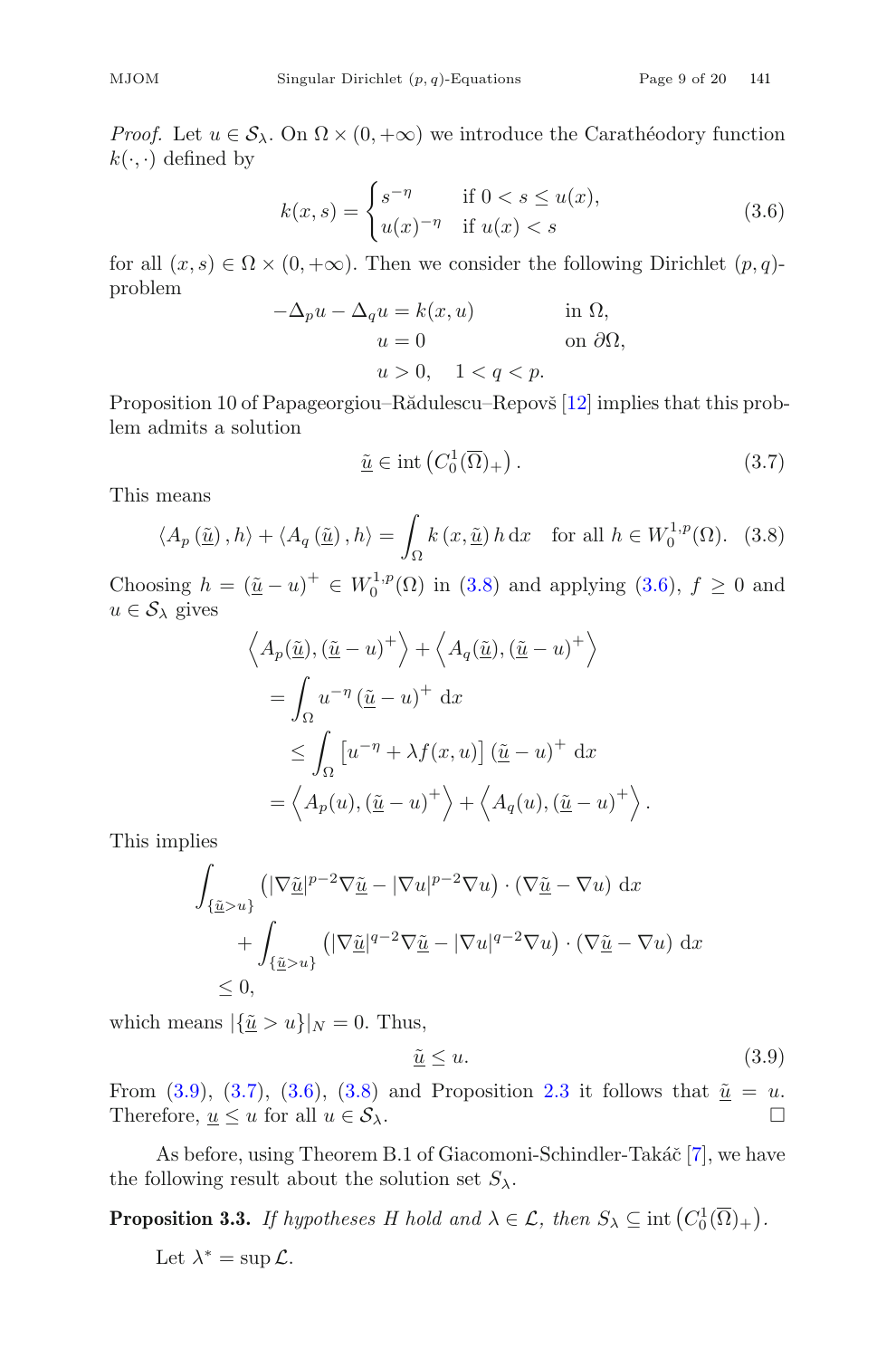**Proposition 3.4.** *If hypotheses H hold, then*  $\lambda^* < \infty$ *.* 

*Proof.* Hypotheses H(ii), (iii) imply that we can find  $M > 0$  such that

 $f(x, s) > s^{p-1}$  for a. a.  $x \in \Omega$  and for all  $s \geq M$ .

Moreover, hypothesis H(iv) implies that there exist  $\delta \in (0,1)$  and  $\hat{\eta}_1 \in (0,\hat{\eta})$ such that

$$
f(x,s) \ge \hat{\eta}_1 s^{\tau-1} \ge \hat{\eta}_1 s^{p-1}
$$

for a. a.  $x \in \Omega$  and for all  $0 \le s \le \delta$  since  $\tau < p$  and  $\delta < 1$ . This yields

$$
\frac{1}{\hat{\eta}_1} f(x, s) \ge s^{p-1} \quad \text{for a. a. } x \in \Omega \text{ and for all } 0 \le s \le \delta.
$$

In addition, on account of hypothesis  $H(v)$  we can find  $\tilde{\lambda} > 0$  large enough such that such that

$$
\tilde{\lambda}f(x,s) \ge M^{p-1}
$$
 for a. a.  $x \in \Omega$  and for all  $\delta \le s \le M$ .

Therefore, taking into account the calculations above, there exists  $\hat{\lambda} > 0$  large enough such that

<span id="page-9-0"></span>
$$
s^{p-1} \le \hat{\lambda} f(x, s) \quad \text{for a. a. } x \in \Omega \text{ and for all } s \ge 0. \tag{3.10}
$$

Let  $\lambda > \hat{\lambda}$  and suppose that  $\lambda \in \mathcal{L}$ . Then we can find  $u_{\lambda} \in \mathcal{S}_{\lambda} \subseteq \text{int}(C_0^1(\overline{\Omega})_+)$ ,<br>see Proposition 3.3. Let  $\Omega' \subseteq \subseteq \Omega$  with  $C^2$ -boundary  $\partial \Omega'$ . Then  $m_{\lambda} =$ see Proposition [3.3.](#page-8-4) Let  $\Omega' \subset\subset \Omega$  with  $C^2$ -boundary  $\partial \Omega'$ . Then  $m_0 =$ <br>min— $u_0 > 0$  since  $u_1 \in \text{int}(C^1(\overline{\Omega}))$ . Let  $a = ||u_1||$  and let  $\hat{\xi} > 0$  be  $\min_{\overline{\Omega'}} u_\lambda > 0$  since  $u_\lambda \in \text{int}\left(C_0^1(\overline{\Omega})_+\right)$ . Let  $\rho = ||u_\lambda||_\infty$  and let  $\hat{\xi}_\rho > 0$  be as postulated by hypothesis  $H(v)$ . For  $\delta > 0$ , we set  $m_0^{\delta} = m_0 + \delta$ . Applying (3.10) by hypothesis  $H(v)$  and  $u_0 \in S_2$ , we have for a a  $x \in \Omega'$ [\(3.10\)](#page-9-0), hypothesis H(v) and  $u_{\lambda} \in S_{\lambda}$ , we have for a. a.  $x \in \Omega'$ 

$$
-\Delta_p m_0^{\delta} - \Delta_q m_0^{\delta} + \lambda \hat{\xi}_{\rho} \left( m_0^{\delta} \right)^{p-1} - \lambda \left( m_0^{\delta} \right)^{-\eta}
$$
  
\n
$$
\leq \lambda \hat{\xi}_{\rho} m_0^{p-1} + \chi(\delta) \quad \text{with } \chi(\delta) \to 0^+ \text{ as } \delta \to 0^+
$$
  
\n
$$
\leq \left[ \lambda \hat{\xi}_{\rho} + 1 \right] m_0^{p-1} + \chi(\delta)
$$
  
\n
$$
\leq \hat{\lambda} f(x, m_0) + \lambda \hat{\xi}_{\rho} m_0^{p-1} + \chi(\delta)
$$
  
\n
$$
= \lambda \left[ f(x, m_0) + \hat{\xi}_{\rho} m_0^{p-1} \right] - \left( \lambda - \hat{\lambda} \right) f(x, m_0) + \chi(\delta)
$$
  
\n
$$
\leq \lambda \left[ f(x, u_{\lambda}(x)) + \hat{\xi}_{\rho} u_{\lambda}(x)^{p-1} \right] \quad \text{for } \delta > 0 \text{ small enough}
$$
  
\n
$$
= -\Delta_p u_{\lambda}(x) - \Delta_q u_{\lambda}(x) + \lambda \hat{\xi}_{\rho} u_{\lambda}(x)^{p-1} - \lambda u_{\lambda}(x)^{-\eta}.
$$

Note that for  $\delta > 0$  small enough, we will have

$$
0 < \hat{\eta} \le \left[\lambda - \hat{\lambda}\right] f(x, m_0) - \chi(\delta) \quad \text{for a. a. } x \in \Omega',
$$

see hypothesis  $H(v)$ . Then, invoking Proposition 6 of Papageorgiou– Rădulescu–Repovš  $[12]$ , it follows that

 $m_0^{\delta} < u_{\lambda}(x)$  for a. a.  $x \in \Omega'$  and for  $\delta > 0$  small enough,

which contradicts the definition of  $m_0$ . Therefore,  $\lambda \notin \mathcal{L}$  and so we conclude that  $\lambda^* \leq \hat{\lambda} \leq \infty$ . that  $\lambda^* \leq \hat{\lambda} < \infty$ .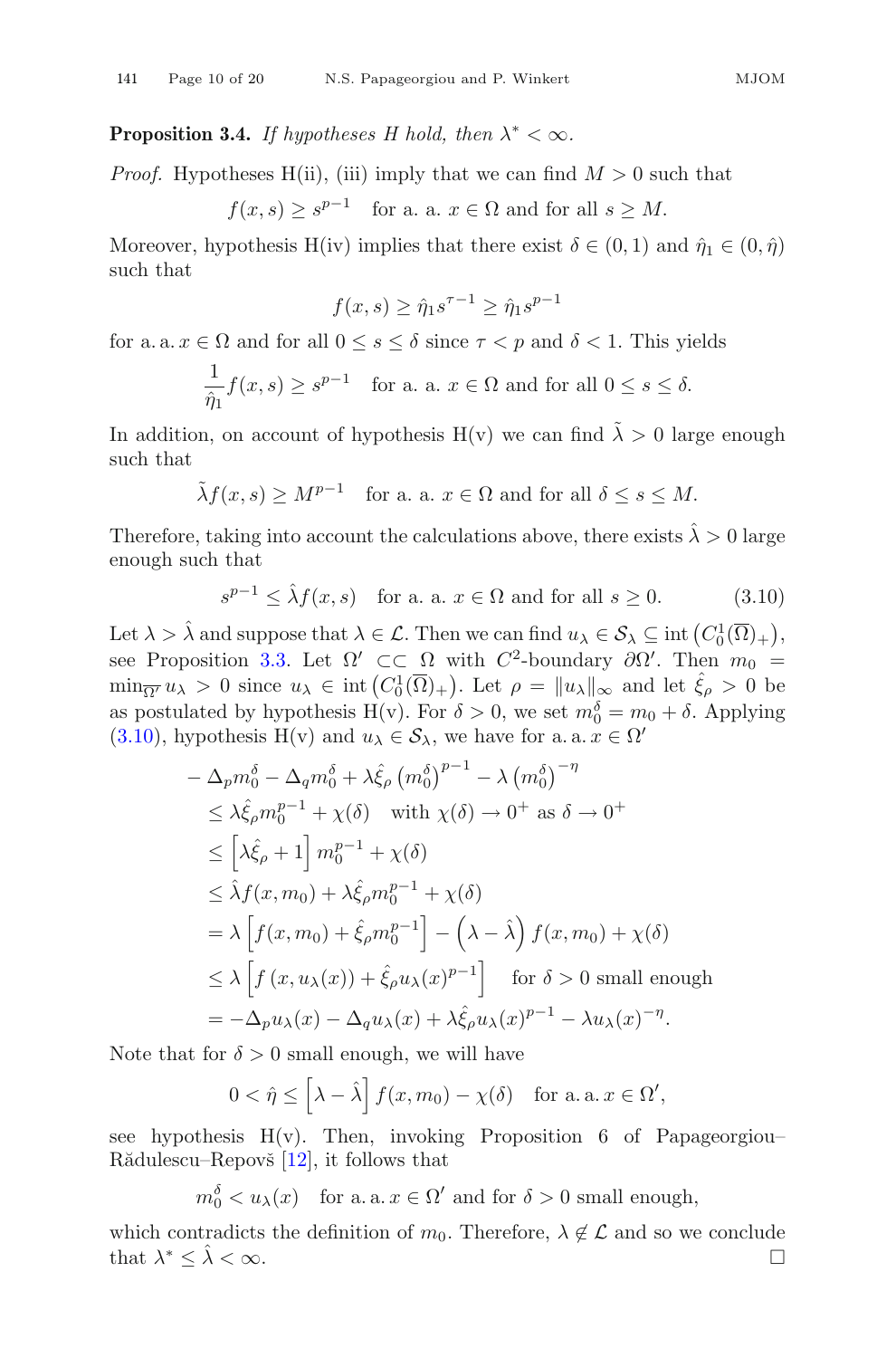Next, we are going to show that  $\mathcal L$  is an interval. So, we have

$$
(0,\lambda^*)\subseteq\mathcal{L}\subseteq(0,\lambda^*].
$$

**Proposition 3.5.** *If hypotheses H hold,*  $\lambda \in \mathcal{L}$  *and*  $0 \leq \mu \leq \lambda$ *, then*  $\mu \in \mathcal{L}$ *.* 

*Proof.* Since  $\lambda \in \mathcal{L}$ , we can find  $u_{\lambda} \in \mathcal{S}_{\lambda} \subseteq \text{int}(C_0^1(\overline{\Omega})_+)$ . We know that  $u \le u_{\lambda}$  see Proposition 3.2. So, we can define the following truncation  $e_{\lambda} \in \Omega \times$  $u \leq u_{\lambda}$ , see Proposition [3.2.](#page-7-2) So, we can define the following truncation  $e_{\mu}$ :  $\Omega \times$  $\mathbb{R} \to \mathbb{R}$  of the reaction for problem  $(P_{\lambda})$ 

<span id="page-10-0"></span>
$$
e_{\mu}(x,s) = \begin{cases} \frac{u(x)^{-\eta} + \mu f(x, \underline{u}(x))}{s^{-\eta} + \mu f(x,s)} & \text{if } s < \underline{u}(x), \\ \text{if } \underline{u}(x) \le s \le u_{\lambda}(x), \\ u_{\lambda}(x)^{-\eta} + \mu f(x, u_{\lambda}(x)) & \text{if } u_{\lambda}(x) < s, \end{cases} \tag{3.11}
$$

which is a Carathéodory function. We set  $E_{\mu}(x, s) = \int_0^s e_{\mu}(x, t) dt$  and con-<br>sides the  $C_1$  functional  $\hat{\alpha}$  +  $W^{1,p}(\Omega)$  +  $\mathbb{R}$  defined by sider the  $C^1$ -functional  $\hat{\varphi}_{\mu} \colon W_0^{1,p}(\Omega) \to \mathbb{R}$  defined by

$$
\hat{\varphi}_{\mu}(u) = \frac{1}{p} \|\nabla u\|_{p}^{p} + \frac{1}{q} \|\nabla u\|_{q}^{q} - \int_{\Omega} E_{\mu}(x, u) \, \mathrm{d}x \quad \text{for all } u \in W_{0}^{1, p}(\Omega),
$$

see Papageorgiou-Vetro-Vetro [\[14\]](#page-18-3). From [\(3.11\)](#page-10-0) it is clear that  $\hat{\varphi}_{\mu}$  is coercive.<br>Moreover it is sequentially weakly lower semicontinuous. Therefore, we can Moreover, it is sequentially weakly lower semicontinuous. Therefore, we can find  $u_{\mu} \in W_0^{1,p}(\Omega)$  such that

$$
\hat{\varphi}_{\mu}(u_{\mu}) = \min \left[ \hat{\varphi}_{\mu}(u) : u \in W_0^{1,p}(\Omega) \right]
$$

In particular, we have  $\hat{\varphi}'_{\mu}(u_{\mu}) = 0$  which means

<span id="page-10-1"></span>
$$
\langle A_p(u_\mu), h \rangle + \langle A_q(u_\mu), h \rangle = \int_{\Omega} e_\mu(x, u) h \, dx \quad \text{for all } h \in W_0^{1, p}(\Omega). \tag{3.12}
$$

Choosing  $h = (\underline{u} - u_{\mu})^+ \in W_0^{1,p}(\Omega)$  in [\(3.12\)](#page-10-1) and applying [\(3.11\)](#page-10-0),  $f \ge 0$  and Proposition 2.3 yields Proposition [2.3](#page-5-0) yields

$$
\langle A_p (u_\mu), (\underline{u} - u_\mu)^+ \rangle + \langle A_q (u_\mu), (\underline{u} - u_\mu)^+ \rangle
$$
  
= 
$$
\int_{\Omega} \left[ \underline{u}^{-\eta} + \mu f(x, \underline{u}) \right] (\underline{u} - u_\mu)^+ dx
$$
  

$$
\geq \int_{\Omega} \underline{u}^{-\eta} (\underline{u} - u_\mu)^+ dx
$$
  
= 
$$
\langle A_p (\underline{u}), (\underline{u} - u_\mu)^+ \rangle + \langle A_q (\underline{u}), (\underline{u} - u_\mu)^+ \rangle.
$$

We obtain  $\underline{u} \leq u_{\mu}$ . Furthermore, choosing  $h = (u_{\mu} - u_{\lambda})^+ \in W_0^{1,p}(\Omega)$  in (3.12) and applying (3.11)  $\mu < \lambda$  and  $u_{\lambda} \in S_0$ , we get [\(3.12\)](#page-10-1) and applying [\(3.11\)](#page-10-0),  $\mu < \lambda$  and  $u_{\lambda} \in S_{\lambda}$ , we get

$$
\left\langle A_p(u_\mu), (u_\mu - u_\lambda)^+ \right\rangle + \left\langle A_q(u_\mu), (u_\mu - u_\lambda)^+ \right\rangle
$$
  
=  $\int_{\Omega} \left[ u_\lambda^{-\eta} + \mu f(x, u_\lambda) \right] (u_\mu - u_\lambda)^+ dx$   
 $\leq \int_{\Omega} \left[ u^{-\eta} + \lambda f(x, u_\lambda) \right] (u_\mu - u_\lambda)^+ dx$   
=  $\left\langle A_p(u_\lambda), (u_\mu - u_\lambda)^+ \right\rangle + \left\langle A_q(u_\lambda), (u_\mu - u_\lambda)^+ \right\rangle$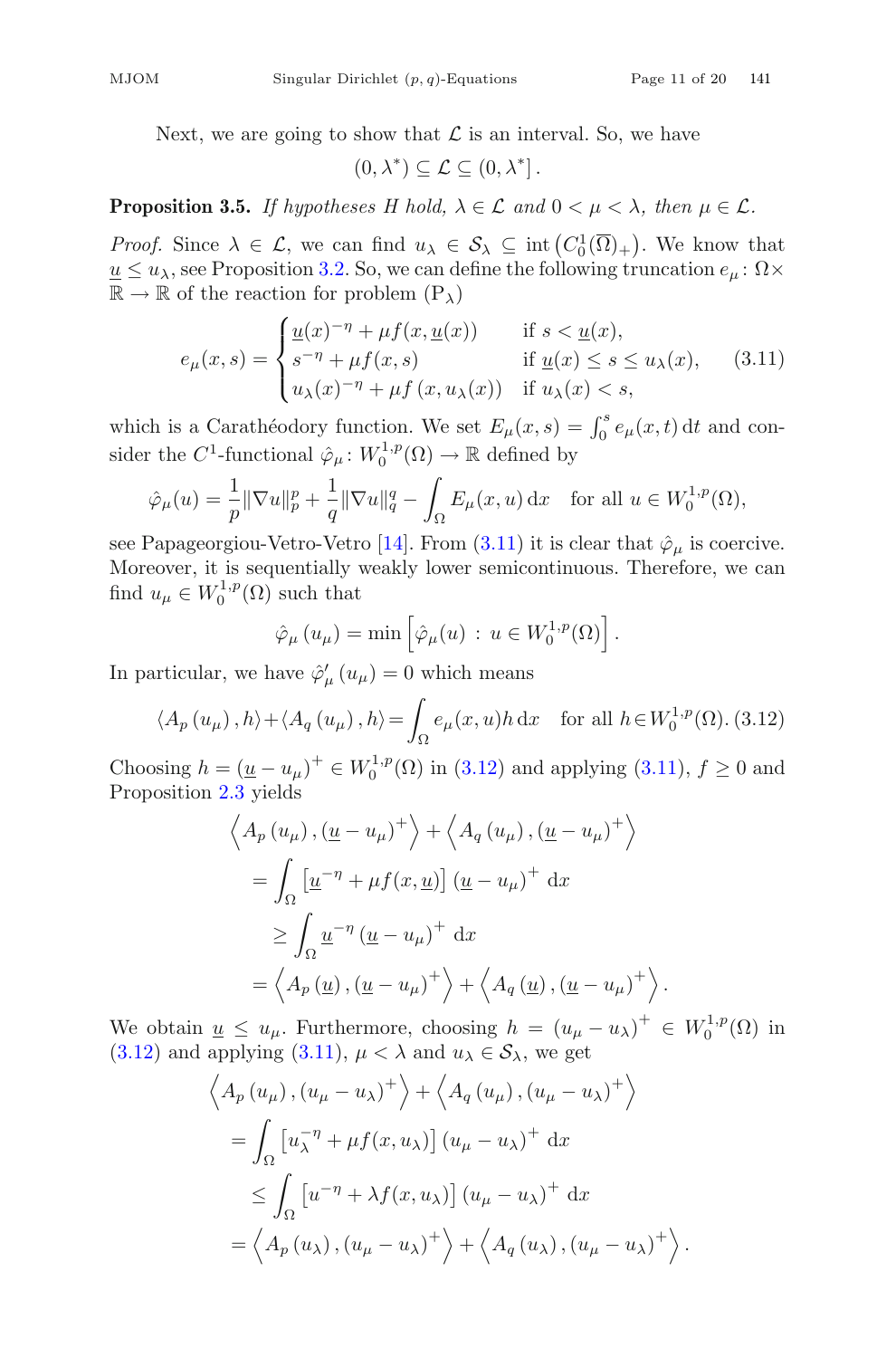Hence,  $u_{\mu} \leq u_{\lambda}$  and so we have proved that

<span id="page-11-0"></span>
$$
u_{\mu} \in [\underline{u}, u_{\lambda}]. \tag{3.13}
$$

From  $(3.13)$ ,  $(3.11)$  and  $(3.12)$  we infer that

$$
u_{\mu} \in \mathcal{S}_{\mu} \subseteq \text{int}\left(C_0^1(\overline{\Omega})_+\right).
$$

Thus,  $\mu \in \mathcal{L}$ .

A byproduct of the proof above is the following corollary.

<span id="page-11-1"></span>**Corollary 3.6.** *If hypotheses H hold,*  $\lambda \in \mathcal{L}$ ,  $u_{\lambda} \in \mathcal{S}_{\lambda} \subseteq \text{int}\left(C_0^1(\overline{\Omega})_+\right)$  and  $u \in (0, 1)$ , then  $u \in \mathcal{L}$  and then exists  $u \in \mathcal{S} \subseteq \text{int}\left(C_0^1(\overline{\Omega})_+\right)$  each that  $\mu \in (0, \lambda)$ *, then*  $\mu \in \mathcal{L}$  and there exists  $u_{\mu} \in \mathcal{S}_{\mu} \subseteq \text{int}(C_0^1(\overline{\Omega})_+)$  such that  $u_{\mu} \leq u_{\lambda}$  $u_{\mu} \leq u_{\lambda}$ .

<span id="page-11-4"></span>Using the strong comparison principle of Papageorgiou–Rădulescu– Repovš [\[12](#page-18-2)] we can improve the conclusion of this corollary as follows.

**Proposition 3.7.** *If hypotheses H hold,*  $\lambda \in \mathcal{L}$ ,  $u_{\lambda} \in \mathcal{S}_{\lambda} \subseteq \text{int}(C_0^1(\overline{\Omega})_+)$  and  $u \in (0, \lambda)$ , then  $u \in \mathcal{L}$  and there exists  $u \in \mathcal{S} \subseteq \text{int}(C_1^1(\overline{\Omega})_+)$  except that  $\mu \in (0, \lambda)$ , then  $\mu \in \mathcal{L}$  and there exists  $u_{\mu} \in \mathcal{S}_{\mu} \subseteq \text{int}\left(C_0^1(\overline{\Omega})_+\right)$  such that

$$
u_{\lambda}-u_{\mu}\in \text{int}\left(C_0^1(\overline{\Omega})_+\right).
$$

*Proof.* From Corollary [3.6](#page-11-1) we already have that  $\mu \in \mathcal{L}$  and we also know that there exists  $u_{\mu} \in \mathcal{S}_{\mu} \subseteq \text{int}\left(C_0^1(\overline{\Omega})_+\right)$  such that

<span id="page-11-2"></span>
$$
u_{\mu} \le u_{\lambda}.\tag{3.14}
$$

Let  $\rho = ||u_{\lambda}||_{\infty}$  and let  $\hat{\xi}_{\rho} > 0$  be as postulated by hypothesis H(v). Applying  $u_{\mu} \in \mathcal{S}_{\mu}$ , [\(3.14\)](#page-11-2), hypothesis H(v) and  $\mu < \lambda$ , we obtain

<span id="page-11-3"></span>
$$
-\Delta_p u_\mu(x) - \Delta_q u_\mu(x) + \lambda \hat{\xi}_\rho u_\mu(x)^{p-1} - u_\mu(x)^{-\eta}
$$
  
\n
$$
= \mu f(x, u_\mu(x)) + \lambda \hat{\xi}_\rho u_\mu(x)^{p-1}
$$
  
\n
$$
= \lambda \left[ f(x, u_\mu(x)) + \hat{\xi}_\rho u_\mu(x)^{p-1} \right] - (\lambda - \mu) f(x, u_\mu(x))
$$
  
\n
$$
\leq \lambda \left[ f(x, u_\lambda(x)) + \hat{\xi}_\rho u_\lambda(x)^{p-1} \right]
$$
  
\n
$$
= -\Delta_p u_\lambda(x) - \Delta_q u_\lambda(x) + \lambda \hat{\xi}_\rho u_\lambda(x)^{p-1} - u_\lambda(x)^{-\eta}
$$
(3.15)

for a. a.  $x \in \Omega$ . Since  $u_{\mu} \in \text{int}(C_0^1(\overline{\Omega})_+)$ , because of hypothesis  $H(v)$ , we have

$$
0 \prec (\lambda - \mu) f(\cdot, u_{\mu}(\cdot)).
$$

Then, from  $(3.15)$  and Proposition 7 of Papageorgiou–R $\ddot{\text{a}}$ dulescu–Repov $\check{\text{s}}$  [\[12\]](#page-18-2) we conclude that  $u_{\lambda} - u_{\mu} \in \text{int} (C_0^1(\overline{\Omega})_+)$ . The contract of the contract of  $\Box$ 

<span id="page-11-5"></span>**Proposition 3.8.** *If hypotheses H hold and*  $\lambda \in (0, \lambda^*)$ *, then problem*  $(P_{\lambda})$  has *at least two positive solutions*

$$
u_0, \hat{u} \in \text{int}\left(C_0^1(\overline{\Omega})_+\right), \quad u_0 \leq \hat{u}, \quad u_0 \neq \hat{u}.
$$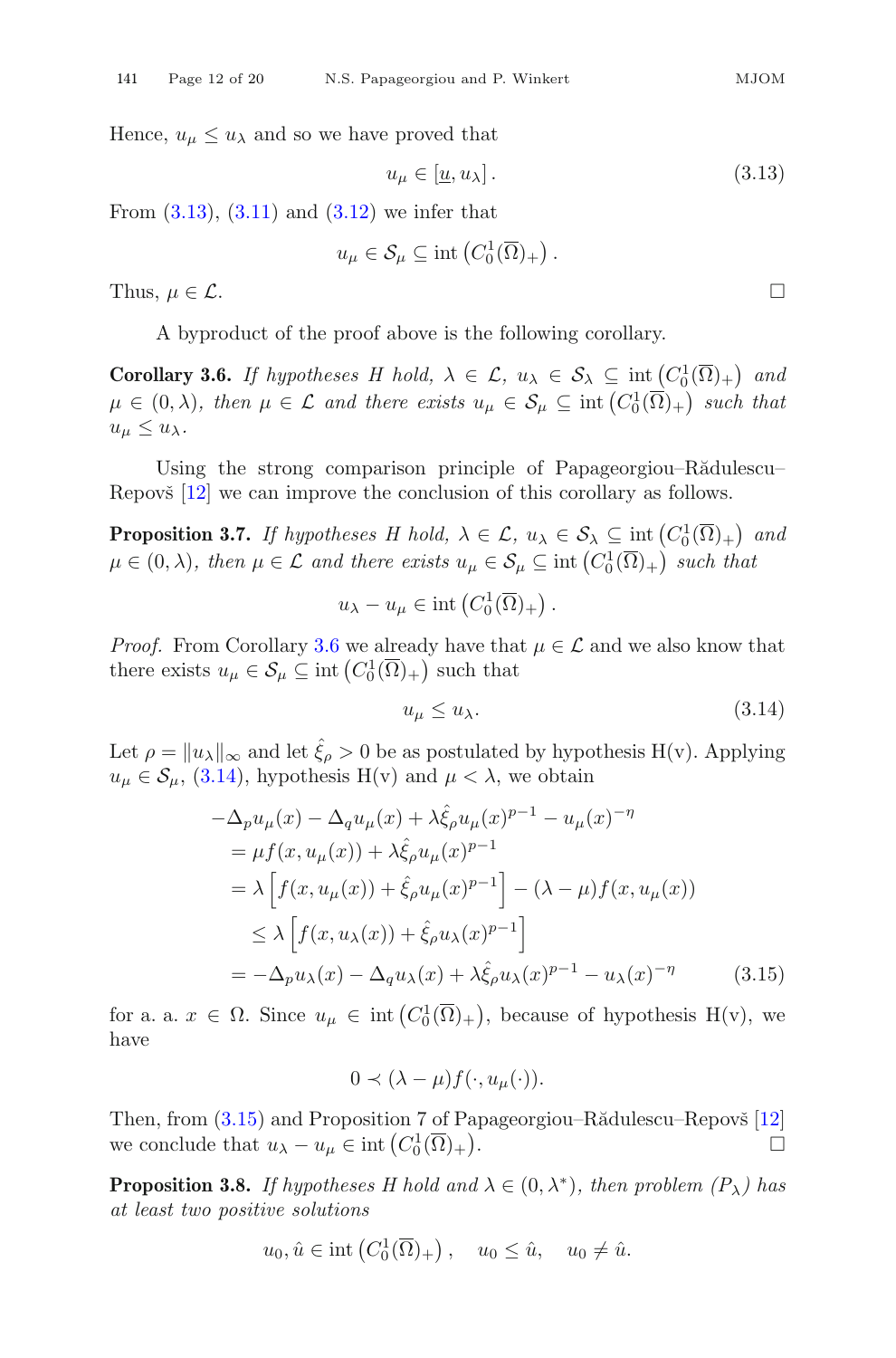*Proof.* Let  $\lambda < \vartheta < \lambda^*$ . Due to Proposition [3.7,](#page-11-4) we can find  $u_{\vartheta} \in \mathcal{S}_{\vartheta} \subseteq$ int  $(C_0^1(\overline{\Omega})_+)$  and  $u_0 \in S_\lambda$  such that

<span id="page-12-0"></span>
$$
u_{\vartheta} - u_0 \in \text{int}\left(C_0^1(\overline{\Omega})_+\right). \tag{3.16}
$$

From Proposition [3.2](#page-7-2) we know that  $\underline{u} \leq u_0$ . Therefore,  $u_0^{-\eta} \in L^1(\Omega)$ . So, we<br>can define the following truncation  $w_1 \cdot \Omega \times \mathbb{R} \to \mathbb{R}$  of the reaction in problem can define the following truncation  $w_\lambda : \Omega \times \mathbb{R} \to \mathbb{R}$  of the reaction in problem  $(P_{\lambda})$ 

<span id="page-12-1"></span>
$$
w_{\lambda}(x,s) = \begin{cases} u_0(x)^{-\eta} + \lambda f(x, u_0(x)) & \text{if } s \le u_0(x), \\ s^{-\eta} + \lambda f(x,s) & \text{if } u_0(x) < s. \end{cases}
$$
(3.17)

Also, using [\(3.16\)](#page-12-0), we can consider the truncation  $\hat{w}_{\lambda} : \Omega \times \mathbb{R} \to \mathbb{R}$  of  $w_{\lambda}(x, \cdot)$ defined by

<span id="page-12-2"></span>
$$
\hat{w}_{\lambda}(x,s) = \begin{cases} w_{\lambda}(x,s) & \text{if } s \le u_{\vartheta}(x), \\ w_{\lambda}(x,u_{\vartheta}(x)) & \text{if } u_{\vartheta}(x) < s. \end{cases}
$$
\n(3.18)

It is clear that both are Carathéodory function. We set

$$
W_{\lambda}(x,s) = \int_0^s w_{\lambda}(x,t) dt \text{ and } \hat{W}_{\lambda}(x,s) = \int_0^s \hat{w}_{\lambda}(x,t) dt
$$

and consider the  $C^1$ -functionals  $\sigma_\lambda$ ,  $\hat{\sigma}_\lambda$ :  $W_0^{1,p}(\Omega) \to \mathbb{R}$  defined by

$$
\sigma_{\lambda}(u) = \frac{1}{p} \|\nabla u\|_{p}^{p} + \frac{1}{q} \|\nabla u\|_{q}^{q} - \int_{\Omega} W_{\lambda}(x, u) dx \quad \text{for all } u \in W_{0}^{1, p}(\Omega),
$$
  

$$
\hat{\sigma}_{\lambda}(u) = \frac{1}{p} \|\nabla u\|_{p}^{p} + \frac{1}{q} \|\nabla u\|_{q}^{q} - \int_{\Omega} \hat{W}_{\lambda}(x, u) dx \quad \text{for all } u \in W_{0}^{1, p}(\Omega).
$$

From  $(3.17)$  and  $(3.18)$  it is clear that

<span id="page-12-4"></span>
$$
\sigma_{\lambda}|_{[0,u_{\vartheta}]} = \hat{\sigma}_{\lambda}|_{[0,u_{\vartheta}]} \quad \text{and} \quad \sigma_{\lambda}'|_{[0,u_{\vartheta}]} = \hat{\sigma}_{\lambda}'|_{[0,u_{\vartheta}]}.
$$
 (3.19)

Using  $(3.17)$ ,  $(3.18)$  and the nonlinear regularity theory of Lieberman [\[10](#page-18-12)] we obtain that

<span id="page-12-3"></span> $K_{\sigma_{\lambda}} \subseteq [u_0) \cap \text{int} (C_0^1(\overline{\Omega})_+) \text{ and } K_{\hat{\sigma}_{\lambda}} \subseteq [u_0, u_{\vartheta}] \cap \text{int} (C_0^1(\overline{\Omega})_+)$ . (3.20) From [\(3.20\)](#page-12-3) we see that we may assume that

<span id="page-12-5"></span>
$$
K_{\sigma_{\lambda}} \text{ is finite and } K_{\sigma_{\lambda}} \cap [u_0, u_{\vartheta}] = \{u_0\}. \tag{3.21}
$$

Otherwise we already have a second positive smooth solution larger that  $u_0$ and so we are done.

From [\(3.18\)](#page-12-2) and since  $u_0^{-\eta} \in L^1(\Omega)$ , it is clear that  $\hat{\sigma}_{\lambda}$  is coercive and<br>plso sequentially weakly lower semicontinuous. Hence, we find its global it is also sequentially weakly lower semicontinuous. Hence, we find its global minimizer  $\tilde{u}_0 \in W_0^{1,p}(\Omega)$  such that

$$
\hat{\sigma}_{\lambda}(\tilde{u}_0) = \min \left[ \hat{\sigma}_{\lambda}(u) : u \in W_0^{1,p}(\Omega) \right]
$$

By [\(3.20\)](#page-12-3) we see that  $\tilde{u}_0 \in K_{\hat{\sigma}_{\lambda}} \subseteq [u_0, u_{\vartheta}] \cap \text{int}(C_0^1(\overline{\Omega})_+)$ . Then, [\(3.19\)](#page-12-4) and<br>(2.31) imply  $\tilde{u}_0 = u_0 \in \text{int}(C_0^1(\overline{\Omega})_+)$ . Finally, from (2.16) we obtain that  $u_0$  $(3.21)$  imply  $\tilde{u}_0 = u_0 \in \text{int}(C_0^1(\overline{\Omega})_+)$ . Finally, from  $(3.16)$  we obtain that  $u_0$ <br>is a local  $C_0^1(\overline{\Omega})$  minimizer of  $\tau$  and then by Casiásli Banagaragian [6] we is a local  $C_0^1(\overline{\Omega})$ -minimizer of  $\sigma_{\lambda}$  and then by Gasiński-Papageorgiou [\[6\]](#page-18-13) we<br>have that have that

<span id="page-12-6"></span>
$$
u_0
$$
 is also a local  $W_0^{1,p}(\Omega)$ -minimizer of  $\sigma_\lambda$ . (3.22)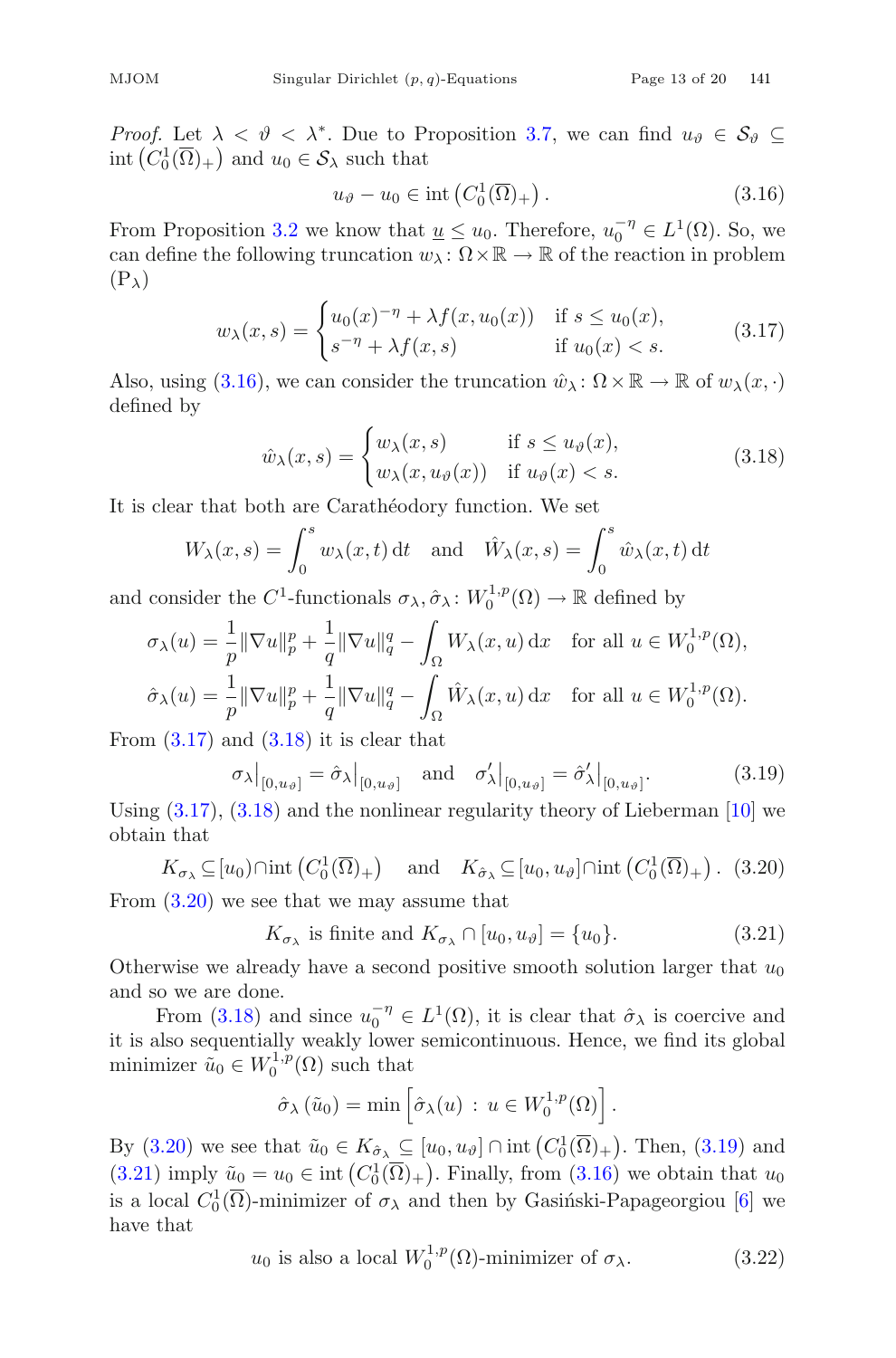From  $(3.22)$ ,  $(3.21)$  and Theorem 5.7.6 of Papageorgiou–Rădulescu– Repovš [\[11,](#page-18-14) p. 449] we know that we can find  $\rho \in (0,1)$  small enough such that

<span id="page-13-8"></span>
$$
\sigma_{\lambda}(u_0) < \inf \left[ \sigma_{\lambda}(u) : \|u - u_0\| = \rho \right] = m_{\lambda}.\tag{3.23}
$$

Hypothesis H(ii) implies that if  $u \in \text{int}(C_0^1(\overline{\Omega})_+)$ , then

<span id="page-13-9"></span>
$$
\sigma_{\lambda}(tu) \to -\infty \quad \text{as } t \to +\infty. \tag{3.24}
$$

**Claim:** The functional  $\sigma_{\lambda}$  satisfies the C-condition. Consider a sequence  $\{u_n\}_{n\geq 1} \subseteq W_0^{1,p}(\Omega)$  such that

<span id="page-13-0"></span>
$$
|\sigma_{\lambda}(u_n)| \le c_6 \quad \text{for some } c_6 > 0 \text{ and for all } n \in \mathbb{N}, \tag{3.25}
$$

$$
(1 + \|u_n\|)\sigma'_{\lambda}(u_n) \to 0 \text{ in } W^{-1,p'}(\Omega) \text{ as } n \to \infty.
$$
 (3.26)

From  $(3.26)$  we have

<span id="page-13-1"></span>
$$
\left| \langle A_p(u_n), h \rangle + \langle A_q(u_n), h \rangle - \int_{\Omega} w_{\lambda}(x, u_n) h \, dx \right| \le \frac{\varepsilon_n \|h\|}{1 + \|u_n\|} \tag{3.27}
$$

for all  $h \in W_0^{1,p}(\Omega)$  with  $\varepsilon_n \to 0^+$ . We choose  $h = -u_n^- \in W_0^{1,p}(\Omega)$  in [\(3.27\)](#page-13-1) and obtain, by applying [\(3.17\)](#page-12-1), that

 $||u_n||^p \le c_7$  for some  $c_7 > 0$  and for all  $n \in \mathbb{N}$ .

This shows that

<span id="page-13-2"></span>
$$
\left\{u_n^-\right\}_{n\geq 1} \subseteq W_0^{1,p}(\Omega) \text{ is bounded.}
$$
\n
$$
(3.28)
$$

From  $(3.25)$  and  $(3.28)$  it follows that

<span id="page-13-3"></span>
$$
\|\nabla u_n^+\|_p^p + \frac{p}{q} \|\nabla u_n^+\|_q^q - \int_{\Omega} pF\left(x, u_n^+\right) \, \mathrm{d}x \le c_8 \left[1 + \|u_n^+\|_{\tau}\right] \tag{3.29}
$$

for some  $c_8 > 0$  and for all  $n \in \mathbb{N}$ , see [\(3.17\)](#page-12-1). Moreover, choosing  $h = u_n^+ \in W^{1,p}(\Omega)$  in (3.27), we obtain using (3.17)  $W_0^{1,p}(\Omega)$  in [\(3.27\)](#page-13-1), we obtain using [\(3.17\)](#page-12-1)

<span id="page-13-4"></span>
$$
-\|\nabla u_n^+\|_p^p - \|\nabla u_n^+\|_q^q + \int_{\Omega} f\left(x, u_n^+\right) u_n^+ \,dx \le c_9 \tag{3.30}
$$

for some  $c_9 > 0$  and for all  $n \in \mathbb{N}$ . Adding [\(3.29\)](#page-13-3) and [\(3.30\)](#page-13-4) and recall that  $q < p$ , gives

<span id="page-13-6"></span>
$$
\int_{\Omega} \left[ f \left( x, u_n^+ \right) u_n^+ - p F \left( x, u_n^+ \right) \right] dx \le c_{10} \left[ 1 + \| u_n^+ \|_{\tau} \right] \tag{3.31}
$$

for some  $c_{10} > 0$  and for all  $n \in \mathbb{N}$ .

Taking hypotheses  $H(i)$ , (iii) into account, we see that we can find constants  $c_{11}, c_{12} > 0$  such that

<span id="page-13-5"></span> $c_{11}s^{\tau} - c_{12} \le f(x, s)s - pF(x, s)$  for a. a.  $x \in \Omega$  and for all  $s \ge 0$ . (3.32) Applying  $(3.32)$  in  $(3.31)$ , we infer that

$$
||u_n^+||_{\tau}^{\tau-1} \le c_{13}
$$

for some  $c_{13} > 0$  and for all  $n \in \mathbb{N}$ . Therefore,

<span id="page-13-7"></span>
$$
\{u_n^+\}_{n\geq 1} \subseteq L^\tau(\Omega) \text{ is bounded.}
$$
 (3.33)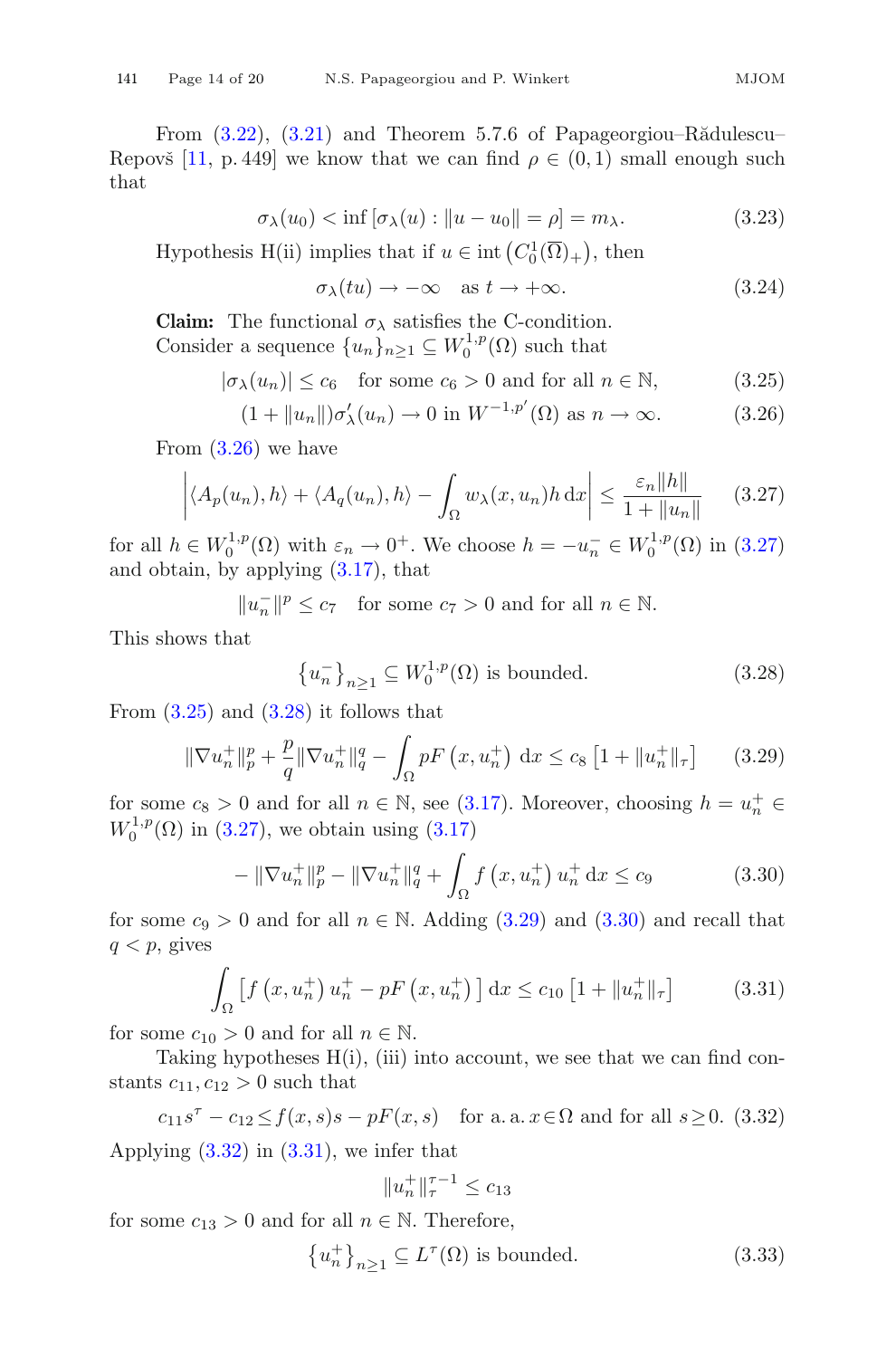First assume that  $p \neq N$ . From hypothesis H(iii), we see that we can always assume that  $\tau < r < p^*$ . So, we can find  $t \in (0, 1)$  such that

$$
\frac{1}{r} = \frac{1-t}{\tau} + \frac{t}{p^*}.
$$
\nInvoking the interpolation inequality, see Papageorgiou-Winkert [16, Propo-

sition 2.3.17, p. 116], we have

<span id="page-14-1"></span>
$$
||u_n^+||_r \le ||u_n^+||_r^{1-r} ||u_n^+||_{p^*}^t.
$$

Hence, by [\(3.33\)](#page-13-7),

<span id="page-14-0"></span>
$$
||u_n^+||_r^r \le c_{14}||u_n^+||^{tr}
$$
\n(3.35)

for some  $c_{14} > 0$  and for all  $n \in \mathbb{N}$ . We choose  $h = u_n^+ \in W_0^{1,p}(\Omega)$  in  $(3.27)$ to get

$$
||u_n^+||^p \le \int_{\Omega} w_{\lambda} (x, u_n^+) u_n^+ dx.
$$

Then, from  $(3.17)$  and hypothesis  $H(i)$ , it follows that

$$
||u_n^+||^p \le \int_{\Omega} c_{15} [1 + (u_n^+)^r] dx
$$

for some  $c_{15} > 0$  and for all  $n \in \mathbb{N}$ . This implies

$$
||u_n^+||^p \le c_{16} \left[1 + ||u_n^+||_r^r\right]
$$

for some  $c_{16} > 0$  and for all  $n \in \mathbb{N}$ . Finally, from  $(3.35)$ , we then obtain

<span id="page-14-2"></span>
$$
||u_n^+||^p \le c_{17} \left[1 + ||u_n^+||^{tr}\right] \tag{3.36}
$$

for some  $c_{17} > 0$  and for all  $n \in \mathbb{N}$ .

If  $N < p$ , then  $p^* = \infty$  and so from [\(3.34\)](#page-14-1) we have  $tr = r - \tau$ , which by hypothesis H(iii) leads to  $tr < p$ .

If  $N > p$ , then  $p^* = \frac{Np}{N-p}$ . From [\(3.34\)](#page-14-1) it follows

$$
tr = \frac{(r - \tau)p^*}{p^* - \tau},
$$

which implies

$$
tr = \frac{(r - \tau)Np}{N(p - \tau) + \tau p} < p.
$$

Therefore, from [\(3.36\)](#page-14-2) we infer that

<span id="page-14-3"></span>
$$
\left\{u_n^+\right\}_{n\geq 1} \subseteq W_0^{1,p}(\Omega) \text{ is bounded.} \tag{3.37}
$$

If  $N = p$ , then by the Sobolev embedding theorem, we know that  $W_0^{1,p}(\Omega) \hookrightarrow L^s(\Omega)$  continuously for all  $1 \leq s < \infty$ . So, for the argument<br>above to work, we need to replace  $n^*$  by  $s > r > \tau$  in (3.34) which vields above to work, we need to replace  $p^*$  by  $s > r > \tau$  in  $(3.34)$  which yields

$$
\frac{1}{r} = \frac{1-t}{\tau} + \frac{t}{s}.
$$

Then, by hypothesis H(iii), we obtain

$$
tr = \frac{(r - \tau)s}{s - \tau} \to r - \tau < p \quad \text{as } s \to +\infty.
$$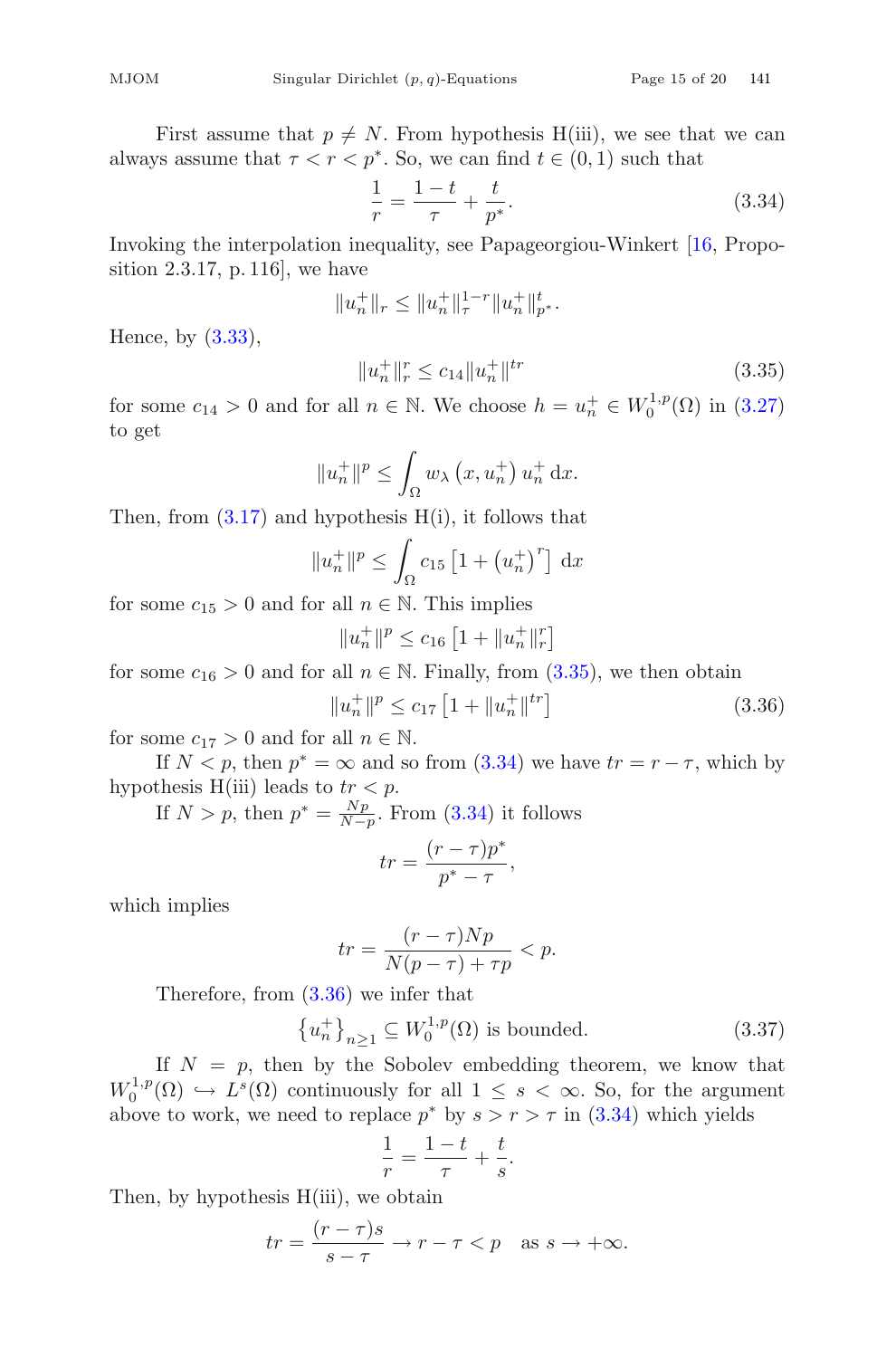We choose  $s > r$  large enough so that  $tr < p$ . Then, we reach again [\(3.37\)](#page-14-3). From  $(3.37)$  and  $(3.28)$  it follows that

$$
{u_n}_{n\geq 1} \subseteq W_0^{1,p}(\Omega)
$$
 is bounded.

So, we may assume that

<span id="page-15-0"></span> $u_n \rightharpoonup u$  in  $W_0^{1,p}(\Omega)$  and  $u_n \rightharpoonup u$  in  $L^r(\Omega)$ . (3.38)

In [\(3.27\)](#page-13-1) we choose  $h = u_n - u \in W_0^{1,p}(\Omega)$ , pass to the limit as  $n \to \infty$ and use [\(3.38\)](#page-15-0). This gives

$$
\lim_{n \to \infty} [\langle A_p(u_n), u_n - u \rangle + \langle A_q(u_n), u_n - u \rangle] = 0.
$$

The monotonicity of  $A<sub>a</sub>$  implies

$$
\lim_{n \to \infty} [\langle A_p(u_n), u_n - u \rangle + \langle A_q(u), u_n - u \rangle] \le 0
$$

and from [\(3.38\)](#page-15-0) one has

$$
\limsup_{n \to \infty} \langle A_p(u_n), u_n - u \rangle \le 0.
$$

Hence, by Proposition [2.1,](#page-2-1) it follows

$$
u_n \to u \quad \text{in } W_0^{1,p}(\Omega).
$$

Therefore,  $\sigma_{\lambda}$  satisfies the C-condition and this proves the Claim.<br>Then (3.23) (3.24) and the Claim permit the use of the mountain

Then,  $(3.23)$ ,  $(3.24)$  and the Claim permit the use of the mountain pass theorem. So, we can find  $\hat{u} \in W_0^{1,p}(\Omega)$  such that

<span id="page-15-1"></span> $\hat{u} \in K_{\sigma_{\lambda}} \subseteq [u_0) \cap \text{int} (C_0^1(\overline{\Omega})_+) \text{ and } \sigma_{\lambda}(u_0) < m_{\lambda} \le \sigma_{\lambda} (\hat{u}),$  (3.39) see  $(3.20)$  and  $(3.23)$ , respectively.

From  $(3.39)$ ,  $(3.17)$  and  $(3.27)$ , we conclude that

$$
\hat{u} \in \mathcal{S}_{\lambda} \subseteq \text{int}\left(C_0^1(\overline{\Omega})_+\right), \quad u_0 \leq \hat{u}, \quad u_0 \neq \hat{u}.
$$

**Proposition 3.9.** *If hypotheses H hold, then*  $\lambda^* \in \mathcal{L}$ *.* 

*Proof.* Let  $0 < \lambda_n < \lambda^*$  with  $n \in \mathbb{N}$  and assume that  $\lambda_n \nearrow \lambda^*$ . By Proposi-tion [3.2](#page-7-2) we can find  $u_n \in \mathcal{S}_{\lambda_n} \subseteq \text{int}\left(C_0^1(\overline{\Omega})_+\right)$  such that

$$
\underline{u} \le u_n \quad \text{for all } n \in \mathbb{N}
$$

and

<span id="page-15-2"></span>
$$
\langle A_p(u_n), h \rangle + \langle A_q(u_n), h \rangle = \int_{\Omega} \left[ u_n^{-\eta} + \lambda_n f(x, u_n) \right] h \, dx \tag{3.40}
$$

for all  $h \in W_0^{1,p}(\Omega)$  and for all  $n \in \mathbb{N}$ . From hypothesis H(iii), we have

<span id="page-15-3"></span>
$$
\varphi_{\lambda}(u_n) \le c_{18} \tag{3.41}
$$

for some  $c_{18} > 0$  and for all  $n \in \mathbb{N}$ , where  $\varphi_{\lambda}$  is the energy functional of problem  $(P_\lambda)$ .

From  $(3.40)$ ,  $(3.41)$  and reasoning as in the Claim in the proof of Proposition [3.8,](#page-11-5) we obtain that

<span id="page-15-4"></span>
$$
u_n \to u_* \quad \text{in } W_0^{1,p}(\Omega). \tag{3.42}
$$

 $\Box$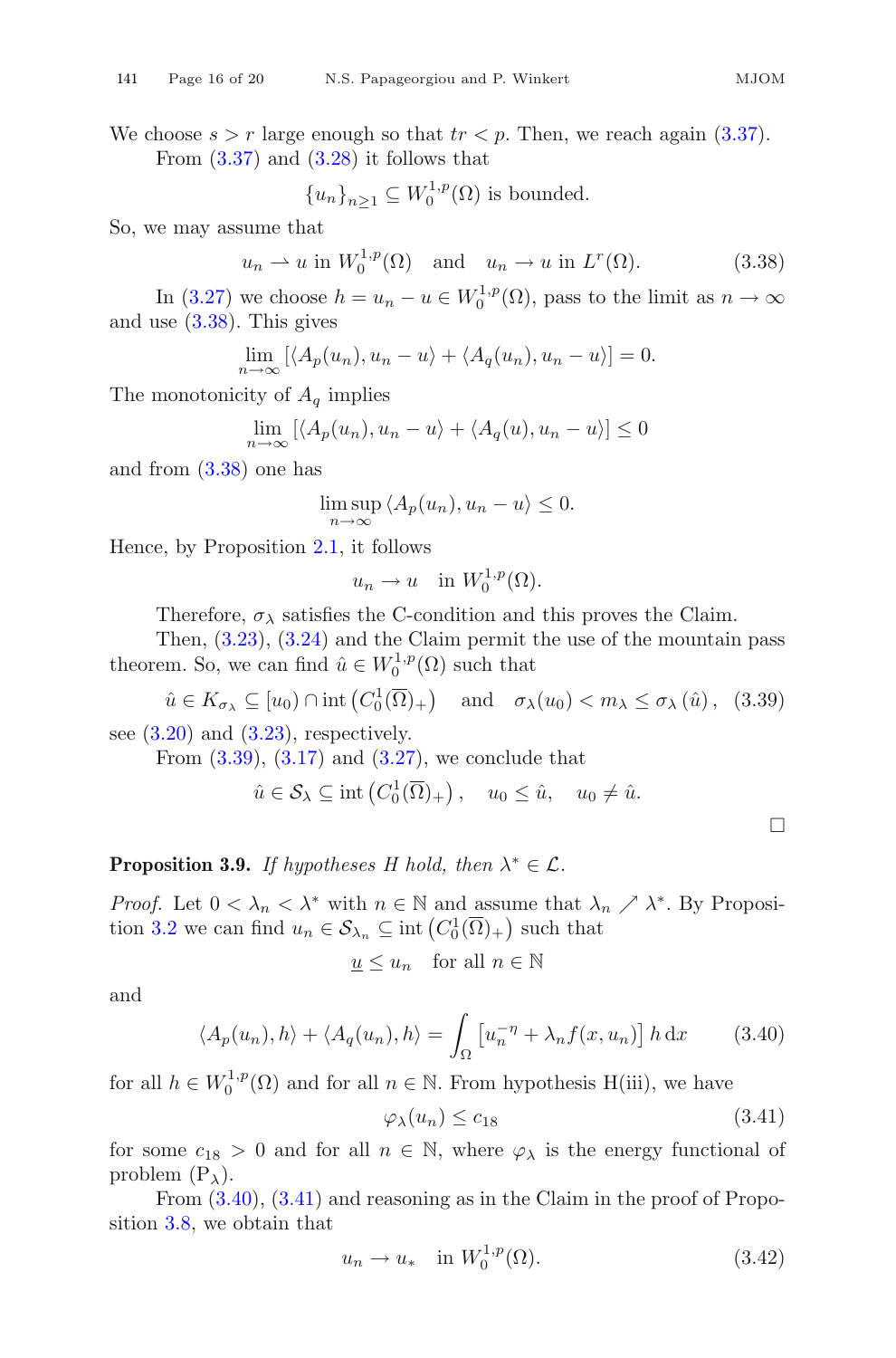So, if in [\(3.40\)](#page-15-2) we pass to the limit as  $n \to \infty$  and use [\(3.42\)](#page-15-4), then

$$
\langle A_p(u_*) , h \rangle + \langle A_q(u_*) , h \rangle = \int_{\Omega} \left[ u_*^{-\eta} + \lambda^* f(x, u_*) \right] h \, dx
$$

for all  $h \in W_0^{1,p}(\Omega)$  and  $\underline{u} \le u_*$ . It follows that  $u_* \in \mathcal{S}_{\lambda^*} \subseteq \text{int}(C_0^1(\overline{\Omega})_+)$  and  $\underline{u} \le u_*$ . It follows that  $u_* \in \mathcal{S}_{\lambda^*} \subseteq \text{int}(C_0^1(\overline{\Omega})_+)$ so  $\lambda^* \in \mathcal{L}$ .

Therefore, we have

 $\mathcal{L} = (0, \lambda^*].$ 

We can state the following bifurcation-type theorem describing the variations in the set of positive solutions as the parameter  $\lambda$  moves in  $(0, +\infty)$ .

**Theorem 3.10.** *If hypotheses H hold, then there exist*  $\lambda^* > 0$  *such that* 

(a) *for every*  $0 < \lambda < \lambda^*$ *, problem*  $(P_{\lambda})$  *has at least two positive solutions* 

$$
u_0, \hat{u} \in \text{int}\left(C_0^1(\overline{\Omega})_+\right), \quad u_0 \leq \hat{u}, \quad u_0 \neq \hat{u};
$$

(b) *for*  $\lambda = \lambda^*$ *, problem*  $(P_{\lambda})$  *has at least one positive solution* 

 $u_* \in \text{int}\left(C_0^1(\overline{\Omega})_+\right);$ 

(c) *for every*  $\lambda > \lambda^*$ *, problem*  $(P_{\lambda})$  *has no positive solutions.* 

## **4. Minimal Positive Solutions**

In this section we show that for every  $\lambda \in \mathcal{L} = (0, \lambda^*]$ , problem  $(P_{\lambda})$  has a smallest positive solutions  $u^* \in \text{int}\left(C_0^1(\overline{\Omega})_+\right)$  and we investigate the mono-<br>tonicity and continuity properties of the map  $\lambda \to u^*$ tonicity and continuity properties of the map  $\lambda \to u_{\lambda}^*$ .

**Proposition 4.1.** *If hypotheses H hold and*  $\lambda \in \mathcal{L}$ , then problem  $(P_{\lambda})$  has a *smallest positive solution*  $u^*_{\lambda} \in \mathcal{S}_{\lambda} \subseteq \text{int}(C_0^1(\overline{\Omega})_+)$ , that is,  $u^*_{\lambda} \leq u$  for all  $u \in \mathcal{S}_{\lambda}$ .  $u \in \mathcal{S}_{\lambda}$ .

*Proof.* From Proposition 18 of Papageorgiou–Rădulescu–Repovš [\[12](#page-18-2)] we know that the set  $S_{\lambda} \subseteq W_0^{1,p}(\Omega)$  is downward directed. So, invoking Lemma 3.10 of<br>Hu-Papageorgiou [8, p. 178], we can find a decreasing sequence  $\{u, \lambda\}$ ,  $\subset S$ . Hu-Papageorgiou [\[8,](#page-18-15) p. 178], we can find a decreasing sequence  $\{u_n\}_{n>1} \subseteq S_\lambda$ such that

<span id="page-16-0"></span>
$$
\underline{u} \le u_n \le u_1 \text{ for all } n \in \mathbb{N}, \quad \inf_{n \ge 1} u_n = \inf \mathcal{S}_\lambda,\tag{4.1}
$$

see Proposition [3.2.](#page-7-2) From  $(4.1)$  we see that  $\{u_n\}_{n\geq 1} \subseteq W_0^{1,p}(\Omega)$  is bounded.<br>From this as in the proof of Proposition 3.8, using Proposition 2.1, we obtain From this, as in the proof of Proposition [3.8,](#page-11-5) using Proposition [2.1,](#page-2-1) we obtain

$$
u_n \to u_\lambda^*
$$
 in  $W_0^{1,p}(\Omega)$ ,  $\underline{u} \leq u_\lambda^*$ .

From  $(4.1)$  it follows

$$
u_{\lambda}^* \in \mathcal{S}_{\lambda} \subseteq \text{int}\left(C_0^1(\overline{\Omega})_+\right) \quad \text{and} \quad u_{\lambda}^* = \text{inf}\,\mathcal{S}_{\lambda}.
$$

In the next proposition we examine the monotonicity and continuity properties of the map  $\lambda \to u_{\lambda}^*$  from  $\mathcal{L} = (0, \lambda^*]$  into  $C_0^1(\overline{\Omega})$ .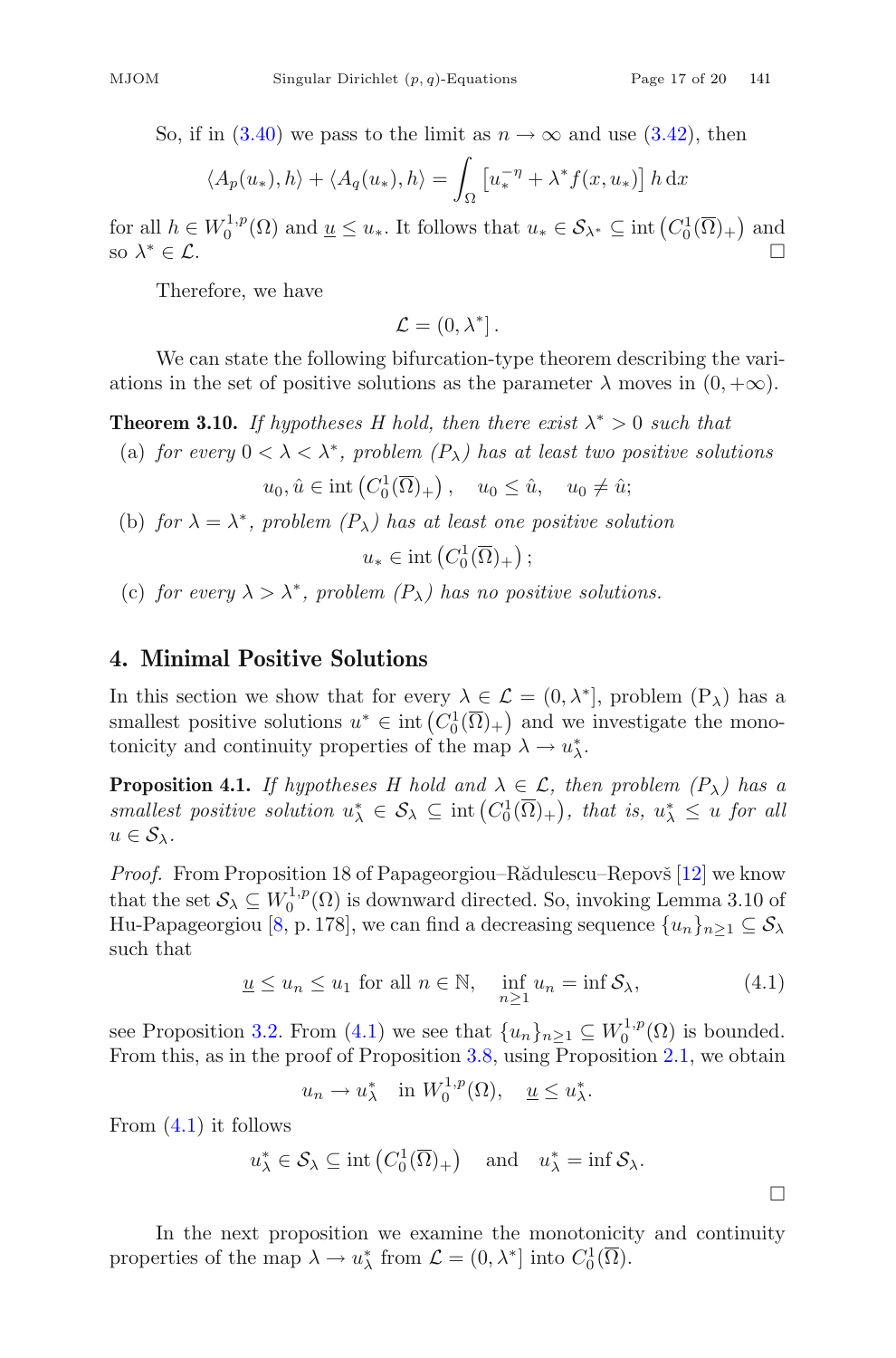**Proposition 4.2.** *If hypotheses H hold, then the minimal solution map*  $\lambda \to u_{\lambda}^*$ <br>from  $\mathcal{L} = (0, \lambda^*]$  into  $C^1(\overline{O})$  is *from*  $\mathcal{L} = (0, \lambda^*)$  *into*  $C_0^1(\overline{\Omega})$  *is* 

(a) *strictly increasing in the sense that*

$$
0 < \mu < \lambda \le \lambda^* \quad implies \quad u_{\lambda}^* - u_{\mu}^* \in \text{int}\left(C_0^1(\overline{\Omega})_+\right);
$$

(b) *left continuous.*

*Proof.* (a) Let  $0 < \mu < \lambda \leq \lambda^*$ . According to Proposition [3.2](#page-7-2) we can find  $u_{\mu} \in \mathcal{S}_{\mu} \subseteq \text{int}\left(C_0^1(\overline{\Omega})_+\right)$  such that  $u_{\lambda}^* - u_{\mu} \in \text{int}\left(C_0^1(\overline{\Omega})_+\right)$ . Since  $u_{\lambda}^* \leq u_{\mu}$ <br>we obtain the desired conclusion we obtain the desired conclusion.

(b) Suppose that  $\lambda_n \to \lambda^- \leq \lambda^*$ . Then  $\{u_n^*\}_{n\geq 1} := \{u_{\lambda_n}^*\}_{n\geq 1} \subseteq$ int  $(C_0^1(\overline{\Omega})_+)$  is increasing and

<span id="page-17-0"></span>
$$
\underline{u} \le u_n^* \le u_{\lambda^*}^* \quad \text{for all } n \in \mathbb{N}.
$$
\n(4.2)

From  $(4.2)$  and the nonlinear regularity theory of Lieberman [\[10](#page-18-12)] we have that  ${u_n^*}_{n \geq 1} \subseteq C_0^1(\overline{\Omega})$  is relatively compact and so

<span id="page-17-1"></span>
$$
u_n^* \to \tilde{u}_\lambda^* \quad \text{in } C_0^1(\overline{\Omega}). \tag{4.3}
$$

If  $\tilde{u}^*_{\lambda} \neq u^*_{\lambda}$ , then we can find  $z_0 \in \Omega$  such that

$$
u_{\lambda}^*(z_0) < \tilde{u}_{\lambda}^*(z_0).
$$

From [\(4.3\)](#page-17-1) we then derive

$$
u_{\lambda}^*(z_0) < u_n^*(z_0) \quad \text{for all } n \ge n_0,
$$

which contradicts (a). So,  $\tilde{u}^*_{\lambda} = u^*_{\lambda}$  and we conclude the left continuity of  $\lambda \rightarrow u_{\lambda}^*$ .  $\lambda$ .

Summarizing our findings in this section, we can state the following theorem.

**Theorem 4.3.** *If hypotheses H hold and*  $\lambda \in \mathcal{L} = (0, \lambda^*)$ *, then problem*  $(P_{\lambda})$ *admits a smallest positive solution*  $u_{\lambda}^{*} \in S_{\lambda} \subseteq \text{int}(C_{0}^{1}(\overline{\Omega})_{+})$  *and the map*<br>  $\lambda \rightarrow u^{*}$  from  $C = (0, \lambda^{*}]$  into  $C_{0}^{1}(\overline{\Omega})$  is  $\lambda \to u_{\lambda}^*$  from  $\mathcal{L} = (0, \lambda^*]$  *into*  $C_0^1(\overline{\Omega})$  *is* 

- (a) *strictly increasing;*
- (b) *left continuous.*

#### **Acknowledgements**

The authors wish to thank a knowledgeable referee for her/his corrections and remarks.

**Funding** Open Access funding enabled and organized by Projekt DEAL.

**Open Access.** This article is licensed under a Creative Commons Attribution 4.0 International License, which permits use, sharing, adaptation, distribution and reproduction in any medium or format, as long as you give appropriate credit to the original author(s) and the source, provide a link to the Creative Commons licence, and indicate if changes were made. The images or other third party material in this article are included in the article's Creative Commons licence, unless indicated otherwise in a credit line to the material. If material is not included in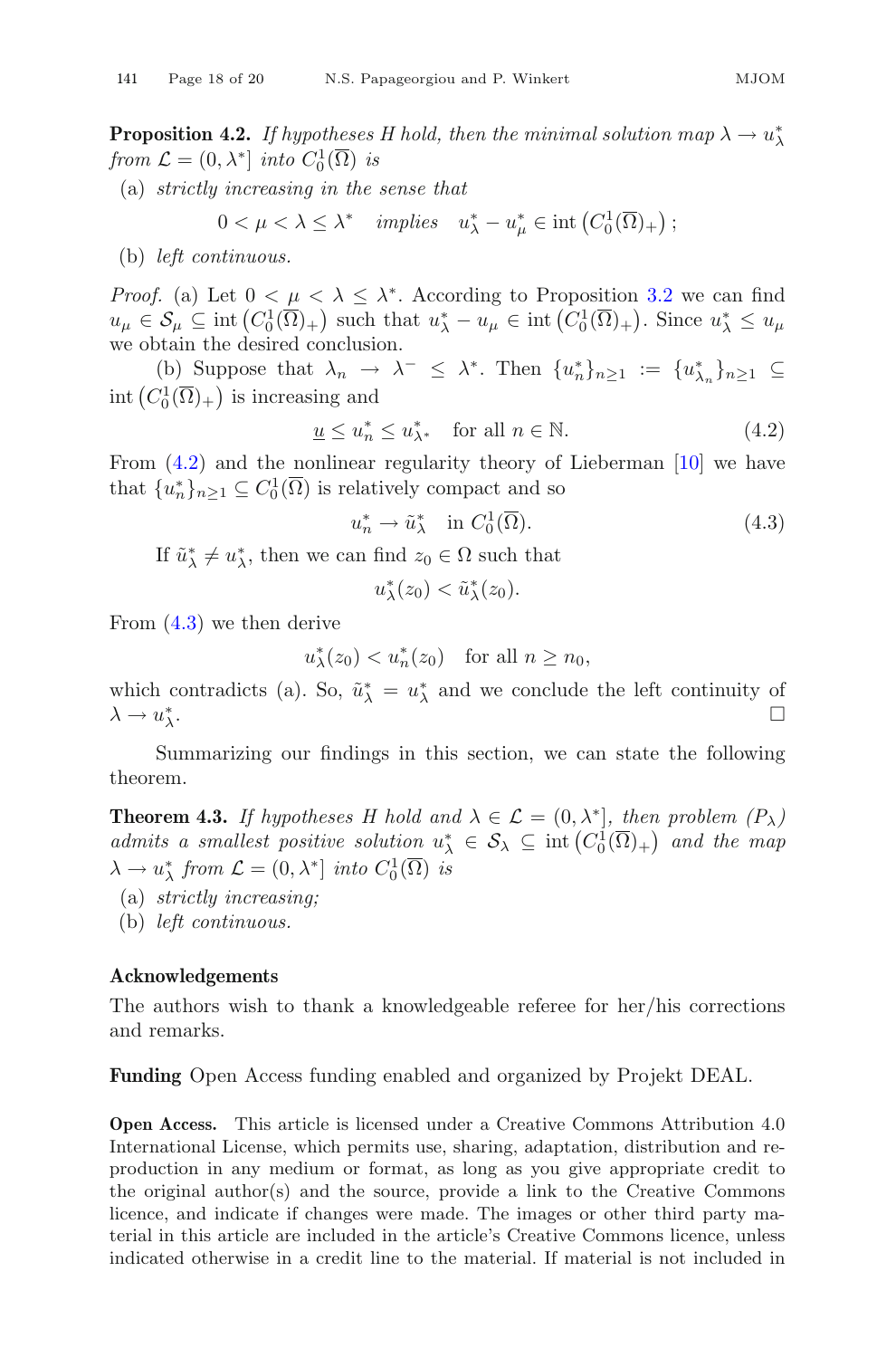the article's Creative Commons licence and your intended use is not permitted by statutory regulation or exceeds the permitted use, you will need to obtain permission directly from the copyright holder. To view a copy of this licence, visit [http://](http://creativecommons.org/licenses/by/4.0/) [creativecommons.org/licenses/by/4.0/.](http://creativecommons.org/licenses/by/4.0/)

**Publisher's Note** Springer Nature remains neutral with regard to jurisdictional claims in published maps and institutional affiliations.

#### <span id="page-18-1"></span>**References**

- <span id="page-18-5"></span>[1] Bahrouni, A., Rădulescu, V.D., Repovš, D.: Double phase transonic flow problems with variable growth: nonlinear patterns and stationary waves. Nonlinearity **32**(7), 2481–2495 (2019)
- <span id="page-18-4"></span>[2] Bai, Y., Motreanu, D., Zeng, S.: Continuity results for parametric nonlinear singular Dirichlet problems. Adv. Nonlinear Anal. **9**(1), 372–387 (2020)
- <span id="page-18-6"></span>[3] Benci, V., D'Avenia, P., Fortunato, D., Pisani, L.: Solitons in several space dimensions: Derrick's problem and infinitely many solutions. Arch. Ration. Mech. Anal. **154**(4), 297–324 (2000)
- <span id="page-18-7"></span>[4] Cherfils, L., Ilyasov, Y.: On the stationary solutions of generalized reaction diffusion equations with  $p\&q$ -Laplacian. Commun. Pure Appl. Anal.  $4(1)$ , 9– 22 (2005)
- <span id="page-18-8"></span>[5] Gasiński, L., Papageorgiou, N.S.: Exercises in Analysis. Part 2: Nonlinear Analysis. Springer, Heidelberg (2016)
- <span id="page-18-13"></span>[6] Gasiński, L., Papageorgiou, N.S.: Multiple solutions for nonlinear coercive problems with a nonhomogeneous differential operator and a nonsmooth potential. Set Valued Var. Anal. **20**(3), 417–443 (2012)
- <span id="page-18-10"></span>[7] Giacomoni, J., Schindler, I., Takáč, P.: Sobolev versus Hölder local minimizers and existence of multiple solutions for a singular quasilinear equation. Ann. Sci. Norm. Super. Pisa Cl. Sci. **6**(1), 117–158 (2007)
- <span id="page-18-15"></span>[8] Hu, S., Papageorgiou, N.S.: Handbook of Multivalued Analysis, vol. I. Kluwer Academic Publishers, Dordrecht (1997)
- <span id="page-18-9"></span>[9] Lazer, A.C., McKenna, P.J.: On a singular nonlinear elliptic boundary-value problem. Proc. Am. Math. Soc. **111**(3), 721–730 (1991)
- <span id="page-18-12"></span>[10] Lieberman, G.M.: The natural generalization of the natural conditions of Ladyzhenskaya and Uraltseva for elliptic equations. Commun. Partial Differ. Equations **16**(2–3), 311–361 (1991)
- <span id="page-18-14"></span>[11] Papageorgiou, N.S., Rădulescu, V.D., Repovš, D.D.: Nonlinear Analysis - Theory and Methods. Springer, Cham (2019)
- <span id="page-18-2"></span>[12] Papageorgiou, N.S., Rădulescu, V.D., Repovš, D.D.: Nonlinear nonhomogeneous singular problems. Calc. Var. Partial Differ. Equations **59**(1) (2020) (**Paper No. 9**)
- <span id="page-18-11"></span>[13] Papageorgiou, N.S., Smyrlis, G.: A bifurcation-type theorem for singular nonlinear elliptic equations. Methods Appl. Anal. **22**(2), 147–170 (2015)
- <span id="page-18-3"></span>[14] Papageorgiou, N.S., Vetro, C., Vetro, F.: Positive solutions for singular (p, 2) equations. Z. Angew. Math. Phys. **70**(3), 10 (2019) (**Art. 72**)
- <span id="page-18-0"></span>[15] Papageorgiou, N.S., Winkert, P.: Singular p-Laplacian equations with superlinear perturbation. J. Differ. Equations **266**(2–3), 1462–1487 (2019)